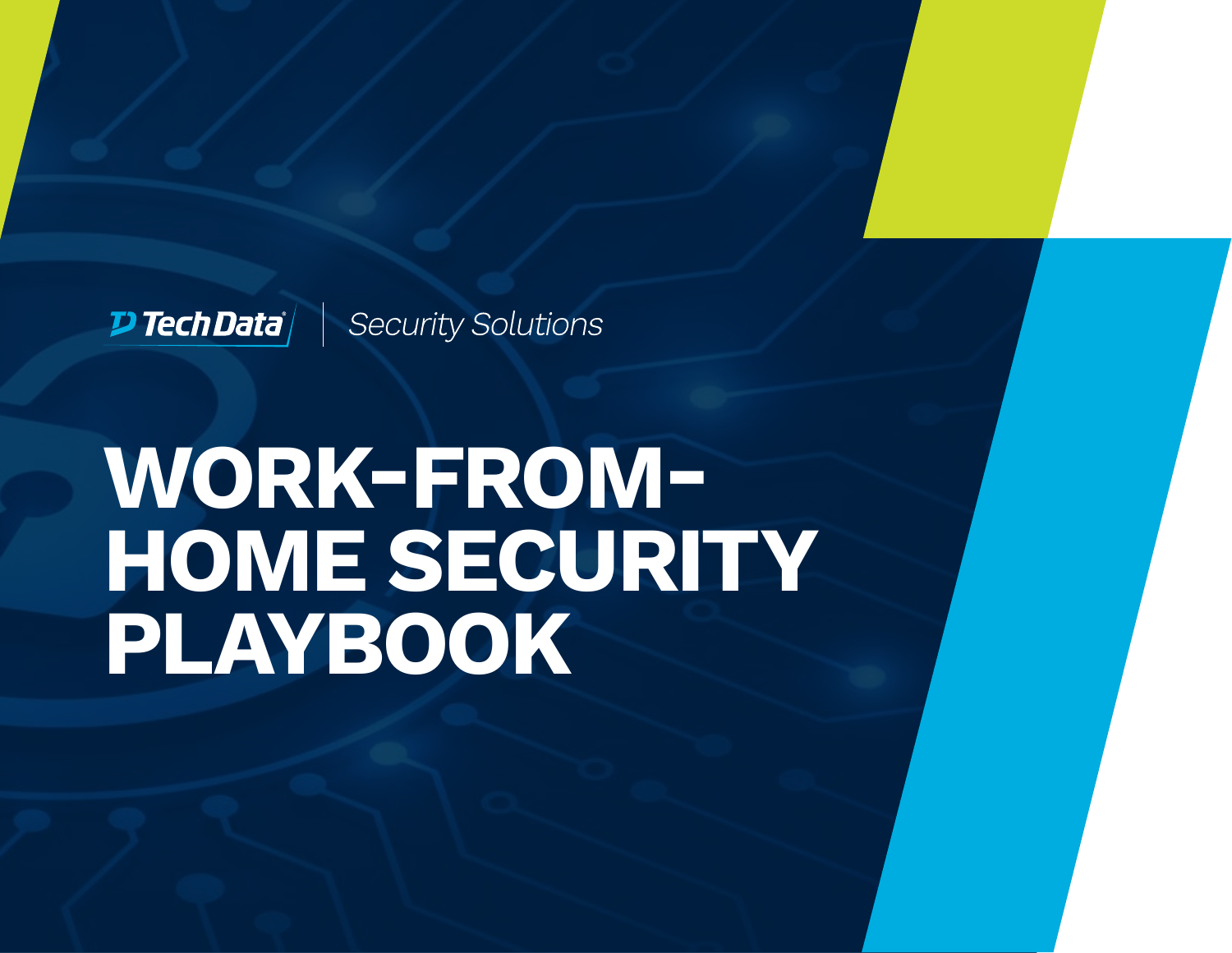### **HOW TO USE THIS PLAYBOOK**

Whether you're new to security solutions or you've already been selling security, this playbook offers a way to both learn about work-from-home security solutions and services and find new ways to enhance your practice. Plus, there are tips and tools to share with your team and clients.

It's impossible to cover everything here. But Tech Data has many resources to help you solve your customers' issues – from subject matter experts to training and education tools to digital resources. If you can't find what you need, ask us.

Thank you for your partnership. Here's to a more secure future for you and your customers!

The Tech Data Cybersecurity Team



- **03** Do Your [Research](#page-2-0)
- 10 Build & Expand Your Security Business
- 12 Identify Decision Makers & Qualify Prospects
- **15** [Offer Solutions](#page-14-0) & Services
- 18 Close [the Deal](#page-17-0)
- 20 [Share Tips](#page-19-0) & Tools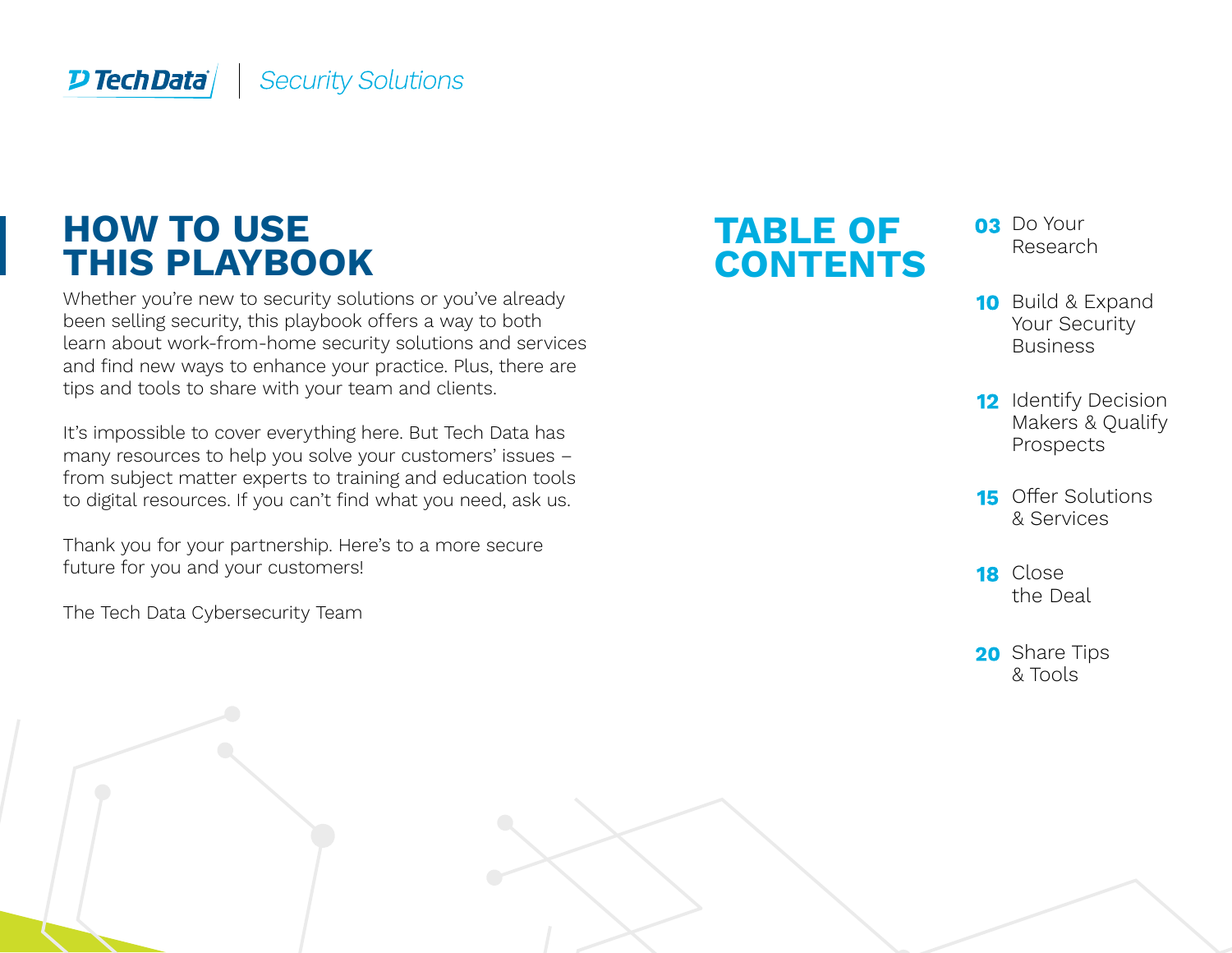<span id="page-2-0"></span>**DO YOUR RESEARCH**

### **BUSINESS TRANSFORMATION IN THE NEXT 2-5 YEARS**

Have you been wondering what our world will look like in the next two-to-five years? Here are five insights from Alex Ryals, Vice President of Security Solutions, Americas at Tech Data.

I was thinking the other day about how our world will be different as a result of the evolving workforce. I asked friends, family members and business acquaintances, and started compiling a list. I'm up to 20 things that I think will change or be different, and wanted to share these first five insights around business transformation.



#### **WORK FROM HOME**

I don't think it's been a surprise that work-from-home has been an interesting experience for everyone. Employers have learned that employees can be trusted to work from home and be productive and efficient, as well as balance their work/home life. There are some interesting side effects that'll come from our work-from-home experience. Some studies say anywhere between 25-50% of people won't return to an office to work. Imagine the savings of those who can reduce the size of their office environment, while still providing a meeting place for people who need to work in an office space. Imagine having employees who can really work from anywhere, as long as they have internet connectivity. This opens up a whole new set of employees you can recruit!

#### **SALES PROCESS**

The second area I think that's going to change is the sales motion. Now I love getting in front of a customer and helping craft a solution that can make it better for them. But the truth is, the sales cycle especially in the IT industry—can be anywhere from three to nine months, and not every meeting has to be face to face. If we've learned anything, it's that Zoom can not only be effective, it can be a lot of fun. I use a lot of cool, fun backgrounds to liven things up with my own team, as well as customers. In fact, I would argue that seeing people's kids and pets in the background creates a sense of intimacy with your customer you probably never had before, especially when we used to show up in business suits putting on our best face. While the face-toface sales process will be absolutely important, it'll shift over the next few years to more remote meetings.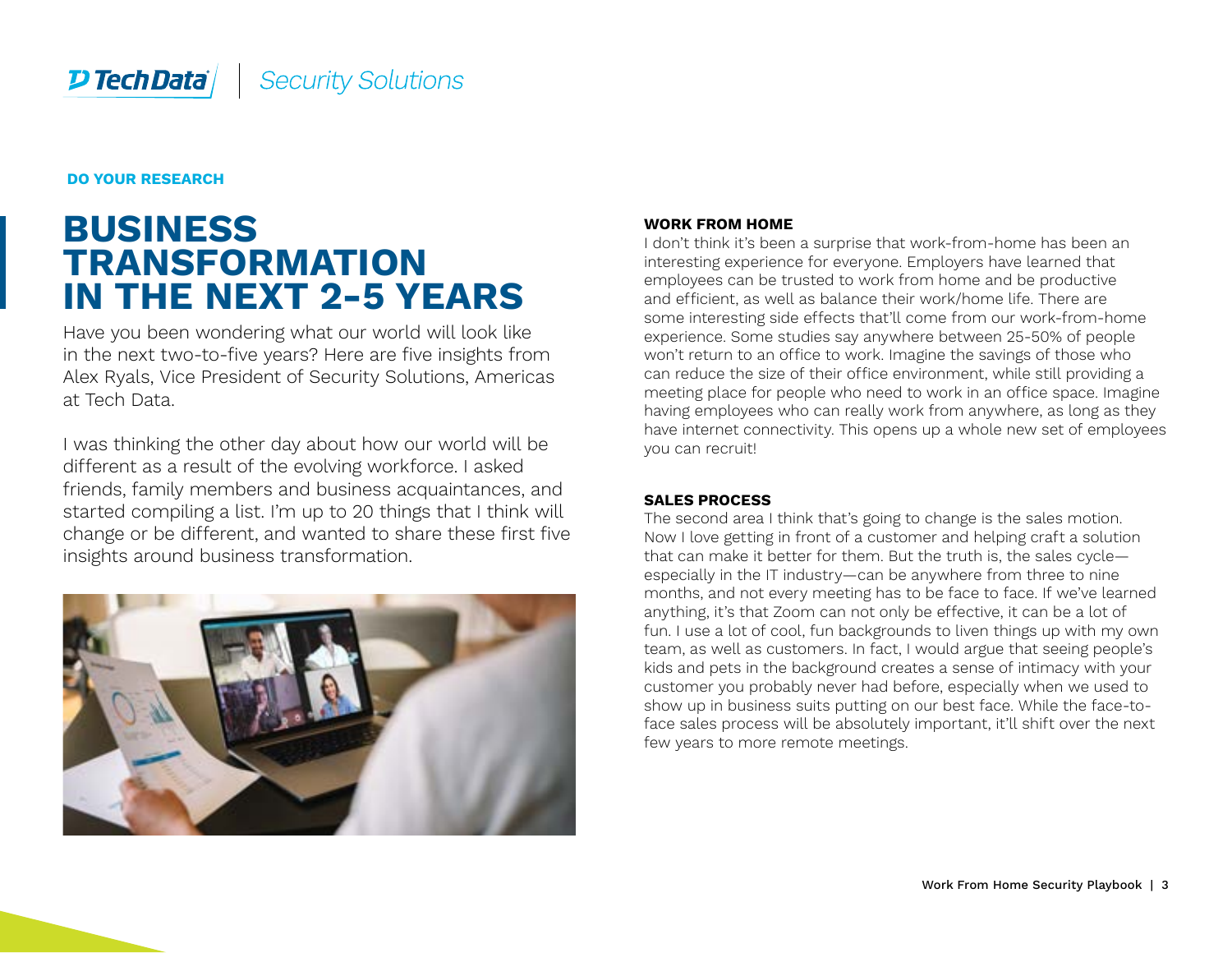

#### **INVESTMENT IN DIGITAL TRANSFORMATION**

I'm very passionate about digital transformation and could talk for hours about it. But a couple of areas will be different moving forward.

#### • E-Commerce –

 E-commerce will ramp up like never before. There's still a large segment, especially SMBs, that haven't yet moved their products to an online experience. We're going to see more of a movement to that area with new e-commerce technologies that make it simpler and better to go to market.

#### • Supply Chain –

 The supply chain will also experience a major digital revolution as we need to secure it differently. I'm thinking of a matrixed environment where I can source products and technologies from many sources, so I'm not dependent on one country or industry that might not be able to sustain a major disruptive event in the future.

#### • Robots and Automation –

 We're also going to see robot automation digitally transform. McDonald's has talked for years about putting more kiosks in their restaurants so you don't have to interact with a human just to buy a Big Mac. We're also going to see retail moving to more of an Apple-like kiosk or self-serve experience where the whole buying process is largely digital. Not every industry is there yet, but I think over the next few years we're going to see large investments in doing just that.

#### • 5G –

 Another favorite digital transformation topic for me is 5G technology. Many countries are ahead of the United States in this area, but we're coming on strong. 5G tech will allow higher data throughput and higher bandwidth, so more information can be pushed over cellular at a faster speed than ever before. Imagine watching video on your phone over a cellular connection instead of having to have Wi-Fi to stream video. Imagine the small store owner or law firm that no longer has to pay for a slow DSL connection at great cost. 5G cellular technology can pull an internet signal from a cell tower down the

**CONT: BUSINESS TRANSFORMATION IN THE NEXT 2-5 YEARS** street and provide many different types of online services or in-store services that haven't been provided before. It'll be fun to see how the e-commerce and in-store experiences change based on 5G technology.

#### **CYBERSECURITY**

The fourth area of business transformation is also near and dear to my heart: cybersecurity. Hacking has increased almost 400% since March 2020. Imagine all the social engineering emails a hacker could send – receive a government check, get N95 masks, go back to work. These are just a handful of scenarios the bad guys are using right now to convince people to click links they shouldn't click, and download and install malware to their endpoint device to infect them and possibly their employers.

This brings me to another security topic. Employers have sent employees to work from home, but employees aren't necessarily secure in their home environment. How long has it been since they've upgraded the firmware on their modem? Are they using WPA2 personal encryption instead of WEP? Do they even know the difference? Securing their wireless network, securing home IoT devices so they won't infect the company-provided laptop—and, therefore, infecting the company are things we haven't thought about in the past. So, I anticipate new technologies rolling out for home users to protect themselves and the devices used to connect to company networks.

#### **DIGITAL HEALTHCARE**

The fifth area I wanted to talk about is the adoption of digital healthcare solutions. We have a lot of feedback around ways to make healthcare workers' jobs easier and better using digital transformation – such as digitizing patient healthcare records and digitizing technology used in hospitals that make it faster to communicate information, even nationwide, to a hospital network. These are basic ideas that can be improved upon, and I think companies will step up to make these solutions over the next few years and evolve our healthcare system in America.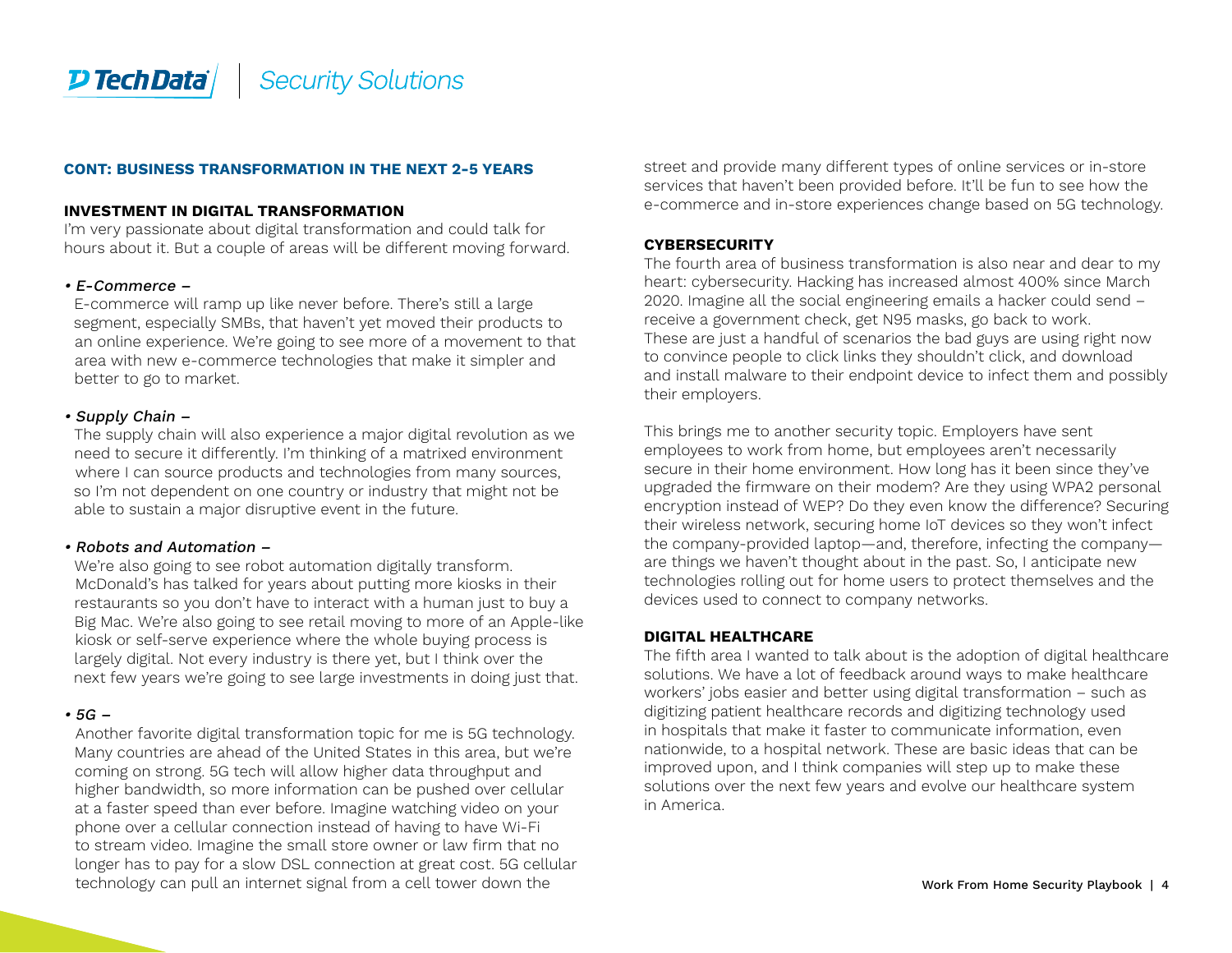### **SECURITY TRENDS ON THE WAY BACK TO WORK**

Where's the security market going over the next month? The next quarter? The next year? The truth is, there's still considerable uncertainty. What we do know is that security will remain an important part of the strategy for most customers.

#### **CONSIDER THESE SHORTER-TERM OPPORTUNITIES:**

#### • Remote Work –

As organizations stabilize their remote workforces and, in some cases, make them permanent, sales of firewall licenses, endpoint security solutions, VPN clients and email security will continue to increase.

#### • Ransomware And Malware –

Bad actors seek to exploit your customers' overwhelmed IT teams, ramping up ransomware and malware attacks. Assessments and penetration testing offer both an entry point to identify areas of opportunity in your customers' networks, and a great way to provide assurance they're prepared. Or not.

#### • Email Security –

Email security will also remain important, as almost 90% of threats start with a user clicking an email hyperlink – yet another way to support your customers.

In terms of longer-term opportunities and with so many people working from home, consider these:

#### • Education –

Consider further training and enablement to up your skills and prepare your customers. Stay tuned as we release new MSSP-focused content and virtual events.

#### • Managed Services –

Security managed services will continue to grow this year as customers support remote workforces, return to work or some combination of those two models. In addition to supporting the business, IT teams will be challenged to manage their security and will look to outsource that function.

The opportunity to assist your customers with securing their employees and networks is tremendous, so [reach out to your](mailto:securityservices%40techdata.com?subject=) [Tech Data](mailto:securityservices%40techdata.com?subject=) representatives for more information about how we can help you create bundled security solutions that'll make a difference.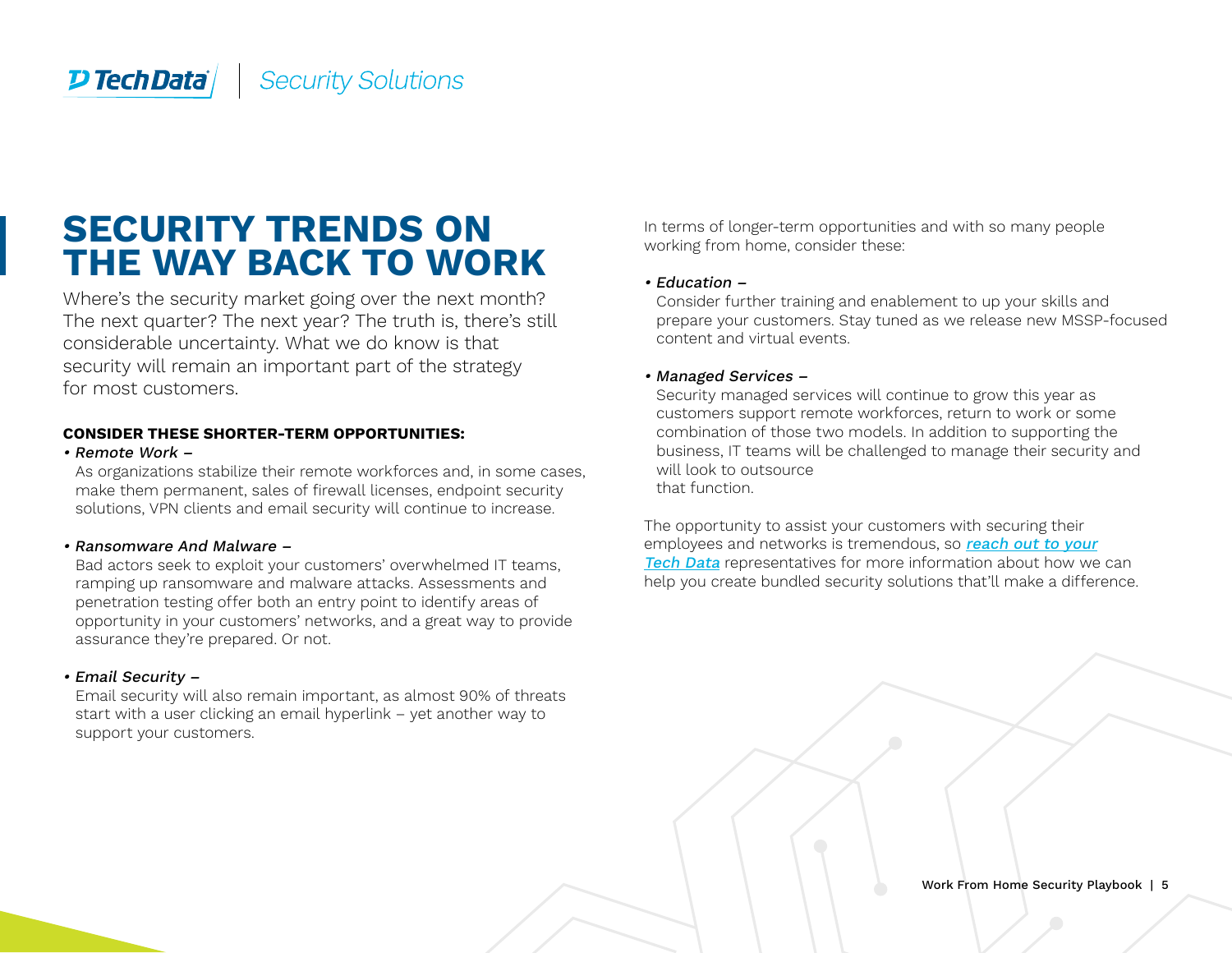### **PHISHING: A SIGN OF THE TIMES**

Phishers seize upon any opportunity to prey on people, and the current climate provides plenty of opportunities for attacks.

Industry experts say that phishing attacks are becoming even more sophisticated and timely, as bad actors stoke fears over current events and exploit uncertainty over the upcoming elections.

As managed security services providers (MSSPs), you have your hands full, not only monitoring and applying countermeasures, but staying on top of the latest schemes.

#### **PHISHING EXAMPLES: HOOKING CUSTOMERS WITH TIMELY BAIT**

- Soliciting donations for fake healthcare research initiatives
- Spoofing official Centers for Disease Control and Prevention updates to spread ransomware
- Sending emails from a domain nearly identical to a well-known hospital, indicating that the recipient may have been exposed to a virus and asking them to schedule a virus test by completing an attachment
- Registering more than 4,000 lookalike domain names with "Zoom" in the name – a harbinger of attacks to come
- Sending a map showing how a virus is spreading, pressuring recipients to download more details to see if their region is affected
- Using greater personalization, prompting recipients to click on a link that automatically downloads malware capable of logging the individual's keystrokes
- Mimicking a familiar site, so when recipients click on a normal-looking URL, they're prompted to reset their passwords – and essentially hand over their credentials

### **WHAT CAN MSSPS DO?**

Besides continuously educating customers on threats, MSSPs can add significant value in helping to combat phishing attacks. Here are some examples:

### • Multifactor Authentication (MFA) –

A key phishing countermeasure—especially if a user's credentials have been compromised by a phishing attack—MFA nullifies more than 90% of attacks and should be implemented across all companies.

#### • Test Phishing –

Send test phishing emails to corporate staff, which then provide metrics to security leadership about the efficacy of their anti-phishing training programs.

#### • Endpoint Detection and Response –

After malicious actors successfully infiltrate an organization, they stay under the radar in the system, moving laterally and using scanning tools until they have enough control to exfiltrate information and send ransomware. This makes it critical to detect an intrusion at the very beginning.

### • Breach Detection and Response –

These tools use orchestration and automatic remediation, enabling you to block potentially malicious code before it has the ability to spread to customers.

#### • Security Integration –

Many out-of-the-box and cloud-based security systems, though easy to deploy, often don't meet all of your customers' requirements, particularly if they're now supporting a remote workforce. In addition, having too many vendors doing too many things make it difficult to holistically manage a security strategy. The goal is to have a single dashboard with all the features needed to simplify security management.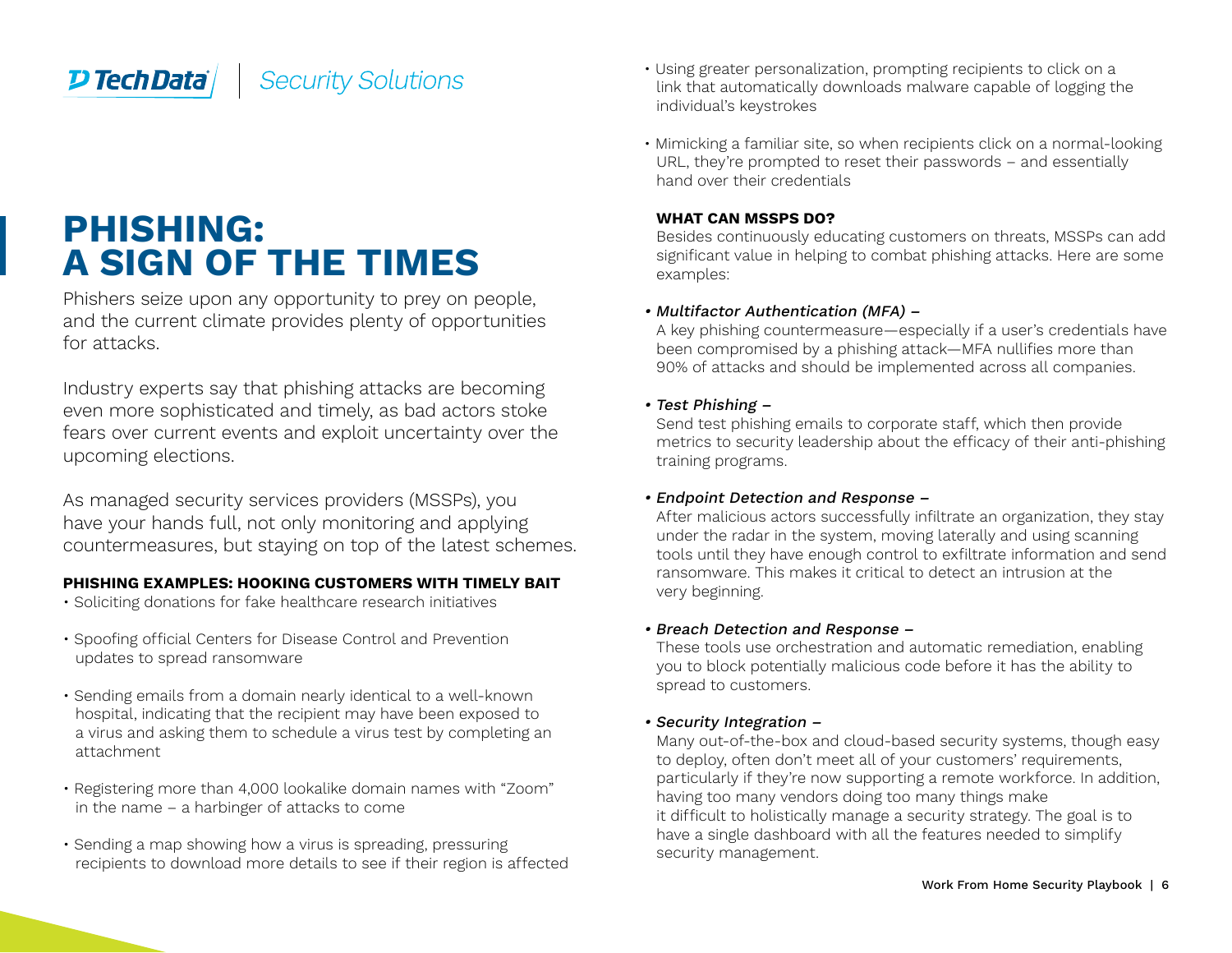### **SHORING UP (WORK FROM) HOME NETWORKS**

Last fall, Tech Data Security Consultant John Komer, made a stunning prediction. Over the next 24 months, he claimed, employees working remotely would increase by 40%, accelerating the need for businesses—and employees themselves—to shore up wireless home networks to keep corporate networks safe.

Virtually overnight, mass numbers of employees were sent home, instantly elevating the need to secure home wireless networks – and immediately creating a demand for customers to help their end users secure their networks.

#### **THE THREAT: INADEQUATELY SECURED HOME NETWORKS**

Hackers have increasingly targeted home networks over the last couple of years, employing similar threat vectors previously used on corporate networks. In the Target breach, for example, hackers used Target's HVAC systems and smart buildings to gain access to their corporate network and compromise their POS systems. In all, the cardholder data of 70 million customers was stolen.

Hackers have even used a beverage machine as a pivot point within a corporation's network to gain broader access and steal data.

Home networks have similar components. Computers connect within the home using a local area network (LAN), which also wirelessly connects TVs, refrigerators, security systems, video doorbells, gaming systems and other IoT devices to the internet. Hackers can use any of these and other internet-connected devices to deliver malware to the home network, then pivot to compromise the work computer and corporate network.

#### **WHAT CAN MSSPS DO?**

As work-from-home scenarios become the norm, help customers deploy anti-virus solutions, like firewalls, with monitoring to secure their environments through their devices – including home computers, home Wi-Fi and smart home IoT systems.

Using MFA, and deploying endpoint detection and response with firewalls provides full visibility into employees' endpoint devices and confirms they're adhering to corporate security policies. These security solutions have been in place for corporate mobile phone users for several years now.

The shift to work-from-home employees will continue to grow and, as it does, we need to continually look for unique solutions to address this problem.

Work From Home Security Playbook | 7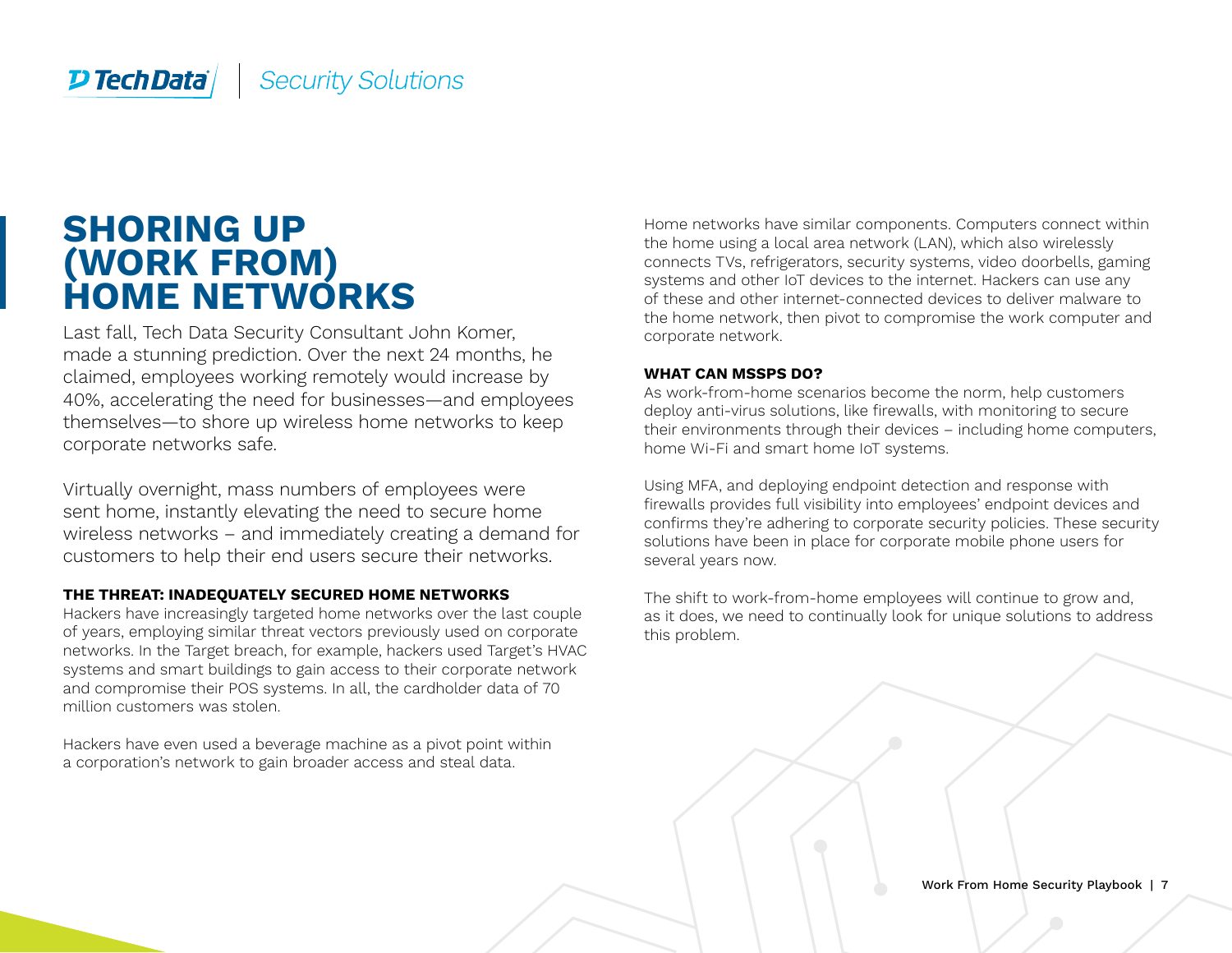#### **Security Solutions D Tech Data**

### **HOW WORK-FROM-HOME EMPLOYEES PUT YOUR CUSTOMERS' DATA AT RISK**

The corporate network is typically heavily guarded. All of the tools are in place and monitored to ensure unauthorized users don't get in. While at work, security policies are typically adhered to, and most companies have defenses and safeguards in place to enforce policies and protect data.

But employees' home networks are a different story. They typically lack the stringency of corporate policies and practices. There's more often than not a single internet connection used by everyone in the home. Equipment tends to be plug-and-play to make sure that users can use it. And unlike rules for work, home network rules are more relaxed.



Little Defenses

#### **LACK OF SECURITY HYGIENE**

Outdated firmware

Shares the same network as work devices

Weak or reused passwords

**HOME NETWORK IOT DEVICES WORK DEVICE** Weak security encryption Lack of firewall

Outdated router firmware

#### **LAX SECURITY PRACTICES**

by others Download unapproved apps

Allowed access

Autosaved **PERSONAL DEVICE** 

passwords

Weak or reused passwords

No password manager

Connect unapproved removeable storage devices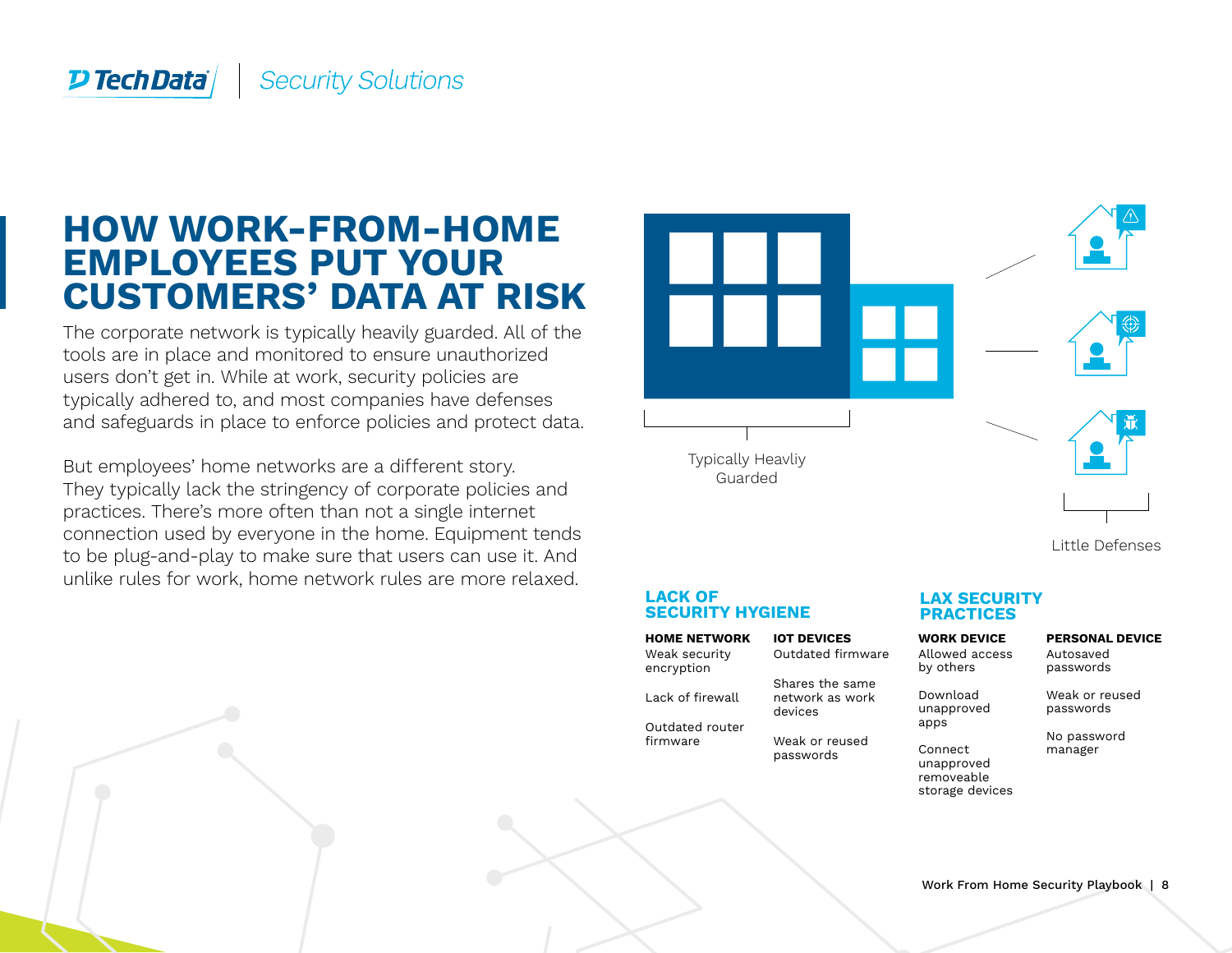### **CONSIDERATIONS FOR WORK-FROM HOME SECURITY**

Malicious actors want to exploit the work-from-home workforce. Help customers lower their risk of cyberattacks by reviewing their policies, technologies and training.



#### **POLICIES**

- Are security policies updated to support the remote workforce?
- Does the current security policy include how remote employees should handle bring your own device (BYOD)?
- Does the business continuity plan include how to continue supporting the remote workforce?

#### **TECHNOLOGY**

- Is there endpoint protection on all devices remotely connecting to the corporate network?
- Are remote workstations backed up and enabled with encryption?
- Is proactive monitoring set up to identify suspicious or unauthorized activities?

### **TRAINING**

- Are employees up to date on the latest cybersecurity and privacy awareness training?
- Do employees know how or when to report suspicious or malicious activity?
- Are phishing attack simulations actively being deployed?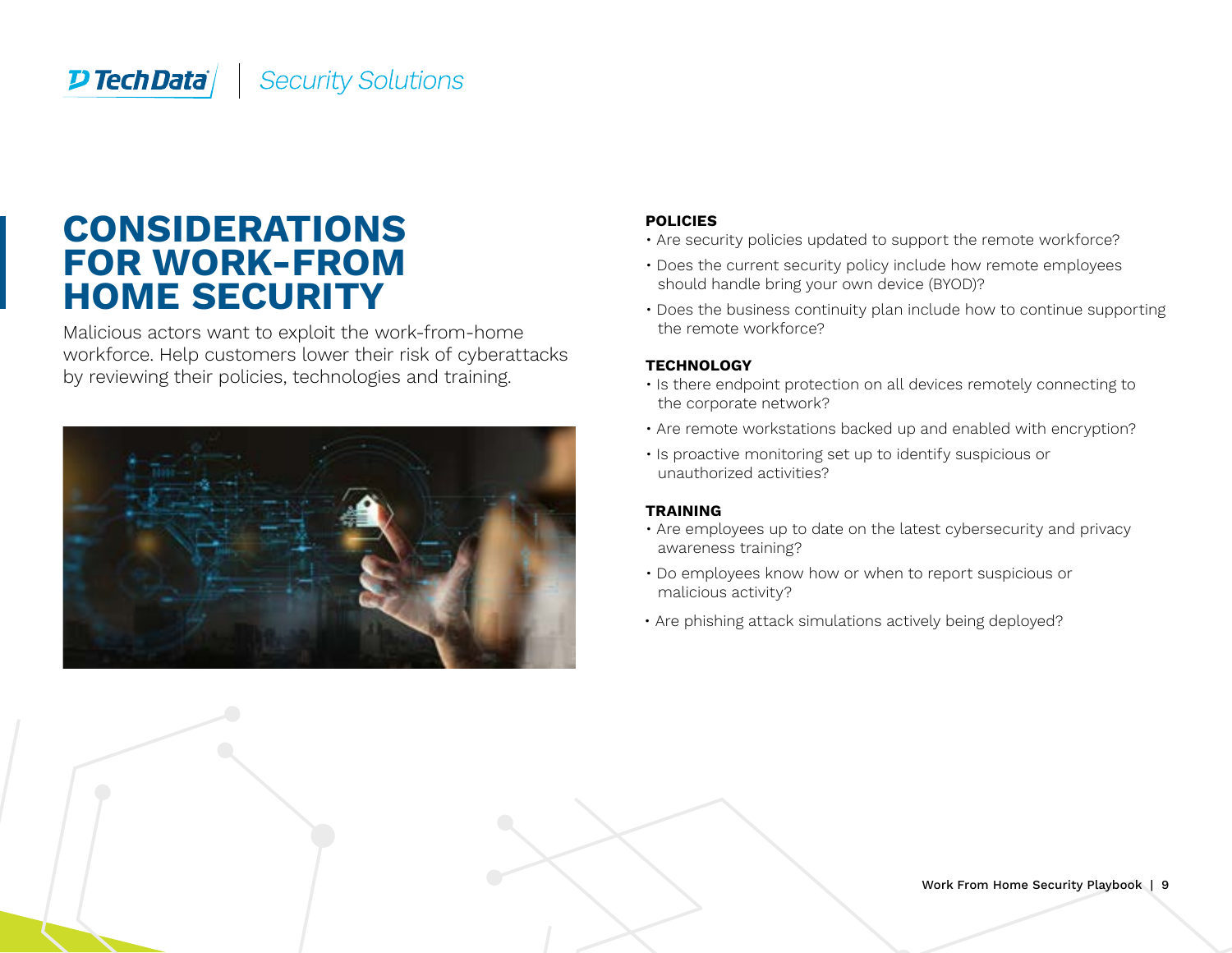#### <span id="page-9-0"></span>**BUILD & EXPAND YOUR SECURITY BUSINESS**

### **TECH DATA CYBER RANGE: REMOTE CYBER TRAINING EXERCISES**

Now might be an excellent time to hone your cybersecurity skills in advance of a career change or business opportunity, skill up new employees, or re-train laid-off employees in anticipation of a return to work. Or just exercise your security brain.

The Tech Data Cyber Range, led by elite security experts, is now open to customers and end users who want to participate from the comfort of home.

Tech Data is committed to growing new cybersecurity talent and significantly improving the skills of existing cybersecurity professionals through the following remote training opportunities:

#### • Capture the Flag (CTF) Events –

CTF games offer a series of challenges, based on real-world incidents and vulnerabilities, that require you to exercise different skillsets. In addition to being fun, they're highly educational and professionally rewarding. They give novices a chance to experience how cybersecurity is actually done and better prepare mid-level players to defend their own systems from different types of attacks.

#### • Incident Response Experiences –

Hands-on Incident Response experiences enable you to unleash multiple cyberattacks into your customer's live environment. More than a tabletop exercise, this build-your-own-adventure experience uses our sophisticated threat intelligence platform to

help your customer rehearse a plan of action. Every aspect of their cybersecurity plumbing is tested. At the end of the day, they'll see where their gaps are and be better prepared for an attack – with no impact to their environment.

#### • Defense in Depth (DiD) Training –

DiD is a method in cybersecurity where organizations have multiple layers of security controls in place, to protect data and information from cyberattacks. If one of the security controls fail, then another layer within the controls will hopefully protect data and information, thwarting the attack. Participants who complete this training will come away with a better understanding of how adversaries bypass traditional defense strategies, and develop a well-defined framework for protecting their business infrastructure from adversaries.

#### • Zero Trust Training –

Zero Trust is a security concept centered on the belief that organizations shouldn't automatically trust anything inside or outside its perimeters. Organizations must verify anything and everything trying to connect to its networks and systems before granting access. Participants who complete this training will be able to evaluate and plan for implementing or converting to a Zero Trust framework

#### • Remote and Self-Service Training Courses –

Students can learn practical cybersecurity skills through instructorled remote or self-service training. Students can also participate in immersive, instructor-led Cyberattack Missions, featuring a specific type of cyberattack, that puts their detection, investigation or remediation skills to the test. Or we can tailor course content to specific objectives.

Of course, Tech Data continues to offer you cyberthreat briefings with the latest threat intelligence – all delivered virtually.

[Visit the Tech Data Cyber Range website for](https://cyberrange.techdata.com) [more information about our training opportunities.](https://cyberrange.techdata.com)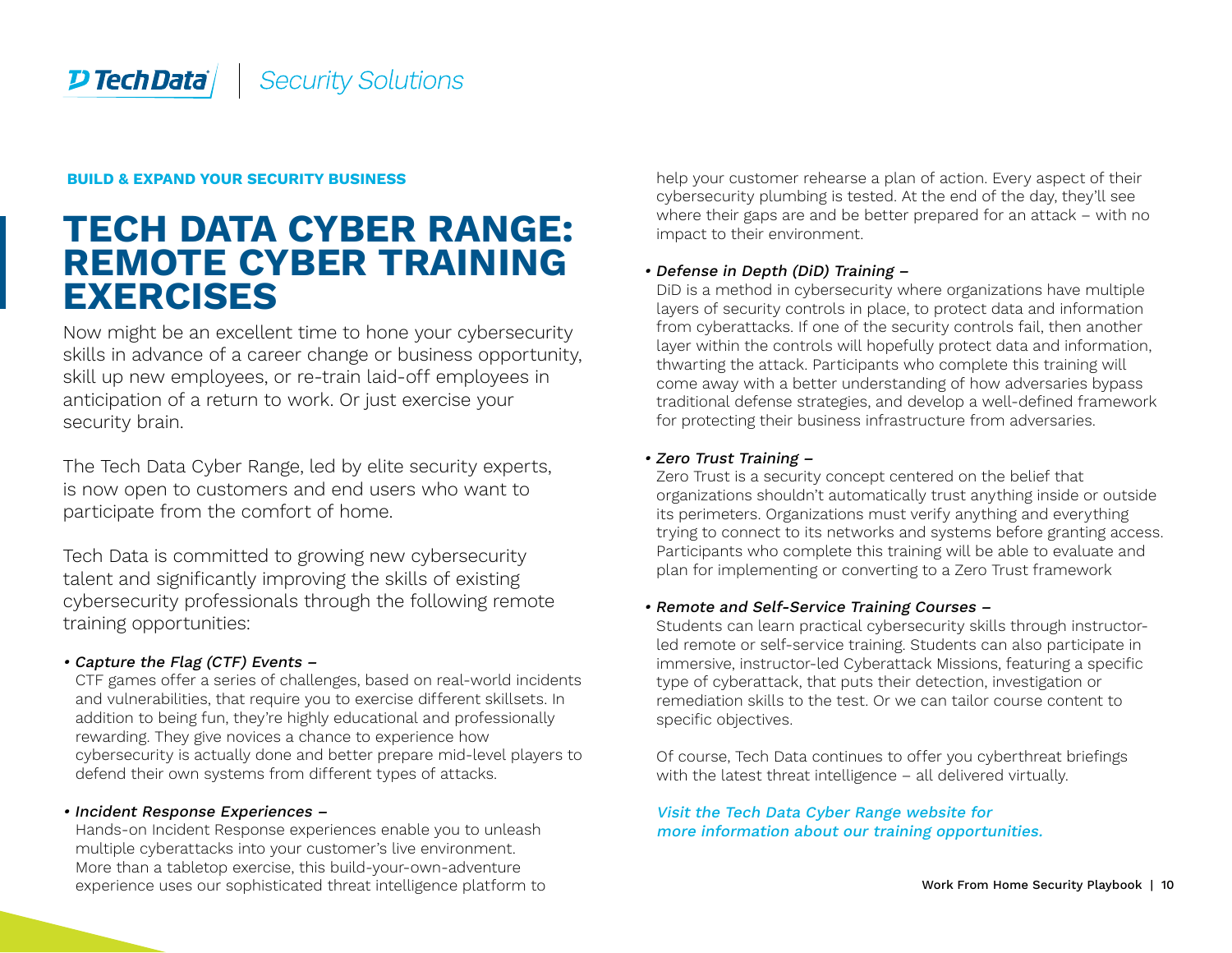### **GROW SECURITY REVENUE WITH DIGITAL SECURITY PRACTICE BUILDER**

With cyberattacks increasing some 400% since the beginning of 2020, and more and more organizations investing in security solutions, the time to power up a sustainable security practice is now.

Whether you're new to security or have an established practice, consider acquiring or deepening your skills and proficiency on emerging threats, security best practices, new and proven solutions, and more.

The Digital Practice Builder from Tech Data allows you to quickly and cost-effectively train employees, as well as build a culture that aids in retention, while delivering greater value to your customers. We make it easy to dive right in.

#### • Security Assessment –

How strong is your security capability today? Are you a Starter? A Transformer? An Accelerator? Our Security Practice Assessment helps you identify where you fall on the maturity scale in your security business, and areas for improvement.

#### • Security Training –

After you complete the Security Practice Assessment, you can access curated security training courses that accelerate your growth and improvement. If the content is too basic and you don't want a refresher, move on the next module. Where you go and how fast you want to ramp up is entirely up to you.

#### • Business Builder –

As you complete training courses, you'll gain key insights into how to leverage security best practices in your business. You'll better understand:

#### Strategy Development –

Maximize revenue by determining the right area of security for your business.

#### Training and Enablement –

Learn how to ensure your team has the tools of the trade and knows how to sell security solutions.

#### Marketing Plan –

Your business is only as good as the next customer. Learn what you can do to get the get the word out about your business.

#### Services –

What type of professional and managed services will be the most profitable for your company? We'll help you nail it down.

#### Sales Execution –

Finally, understand how to recruit, hire and retain talented security leaders.

#### [Visit the Tech Data Digital Security Practice Builder](https://practicebuilder.techdata.com/security) [website to get started.](https://practicebuilder.techdata.com/security)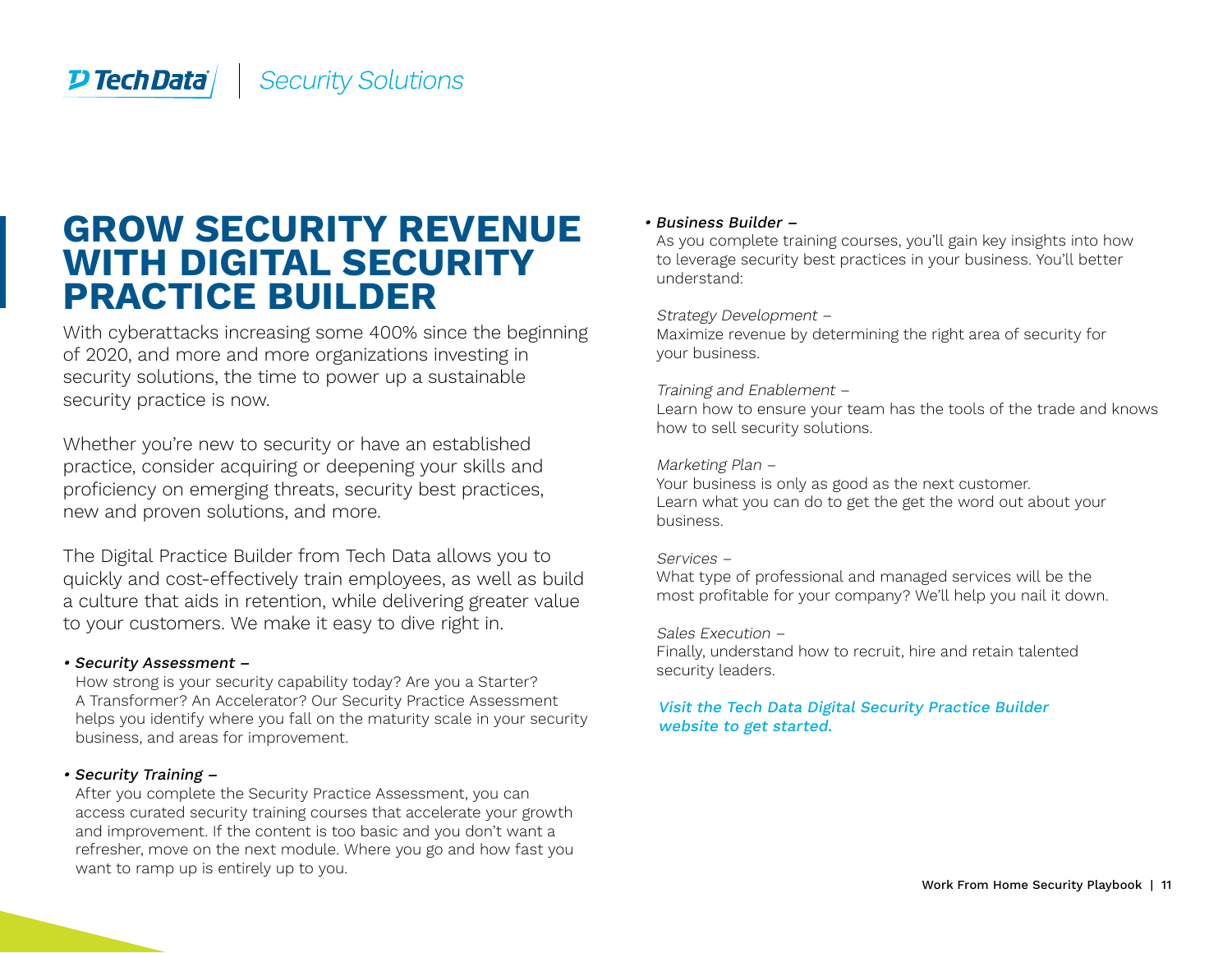#### <span id="page-11-0"></span>**IDENTIFY DECISION MAKERS & QUALIFY PROSPECTS**

### **QUALIFYING QUESTIONS TO UNCOVER SECURITY OPPORTUNITIES**

You can identify opportunities for your security practice by asking smart questions and intelligently identifying what security topics to discuss with your clients. When uncovering opportunities, ask:

- "What's your biggest concern about security?"
- "What would happen if that happened?"

Because almost everyone has a difficult time keeping up with security issues, what you learn from this question will give you insights into where to probe further in your customers' organizations.

#### **QUALIFYING QUESTIONS**

#### Identity and Access Management

- How do you control access and audit activities around your critical data?
- What would happen if critical customer data got in the hands of the wrong people?
- How will you keep this from happening?
- What are your plans to protect sensitive data safe when accessed via mobile devices?
- What levels of access control are you required by law to maintain?
- What's the potential legal exposure if your organization inadvertently permits access to someone unauthorized?

#### Application and Data Security

- How do you control access and audit activities around your critical data?
- What would happen if critical customer data got in the hands of the wrong people?
- How will you keep this from happening?
- What are your plans to protect sensitive data safe when accessed via mobile devices?
- What levels of access control are you required by law to maintain?
- What's the potential legal exposure if your organization inadvertently permits access to someone unauthorized?

#### Security Compliance and Vulnerability Assessment and Management

- What mandates are you required maintain?
- What levels of access control are you required by law to maintain?
- How do you stay up to date on these mandate requirements?
- How do you ensure you're in compliance?
- What's your financial and legal exposure if you're out of compliance?
- What policies do you have in place to manage an out-of-compliance situation?
- How do you control access and audit activities around your critical data?
- What would happen if critical customer data got the hands of the wrong people?
- How will you keep this from happening?
- What are your plans to protect sensitive data when accessed via mobile devices?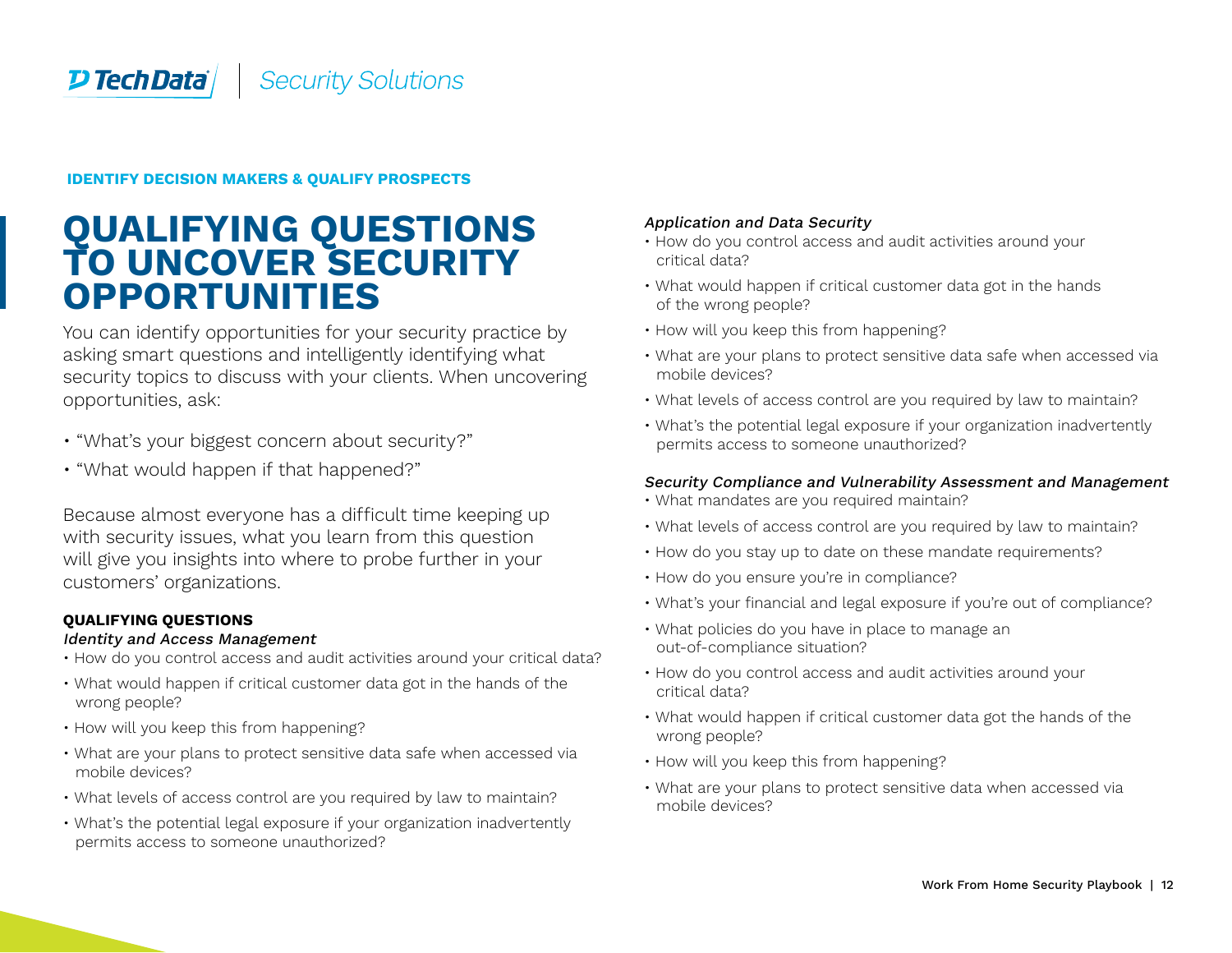#### **CONT: QUALIFYING QUESTIONS TO UNCOVER SECURITY OPPORTUNITIES**

#### SMB Security

- If your data system was disabled, either from an intentional attack or an accident, how confident are you that you could quickly restore critical business systems before there was substantial impact?
- What records are you required to maintain by law?
- What would happen if critical customer data got the hands of the wrong people?
- How are you ensuring these records are secure?
- What's the potential legal exposure if your organization cannot fulfill contractual obligations?
- What would happen if your company's financial records were destroyed? What would that cost?
- What are your plans to keep this from happening?
- What are your plans to protect sensitive data when accessed via mobile devices?
- Do you have a formal security policy?
- What incidents have you planned for?
- When was the plan last reviewed?
- When was the last time your employees and management had training on data security?
- If we did a quick survey of your team, how many security weaknesses or breaches do you think we'd find?

#### Secure Content and Threat Assessment

- If your data system was disabled, either from an intentional attack or an accident, how confident are you that you could quickly restore critical business systems before there was substantial impact?
- What would happen if critical customer data got the hands of the wrong people?
- How will you keep this from happening?
- What are your plans to protect sensitive data safe when accessed via mobile devices?

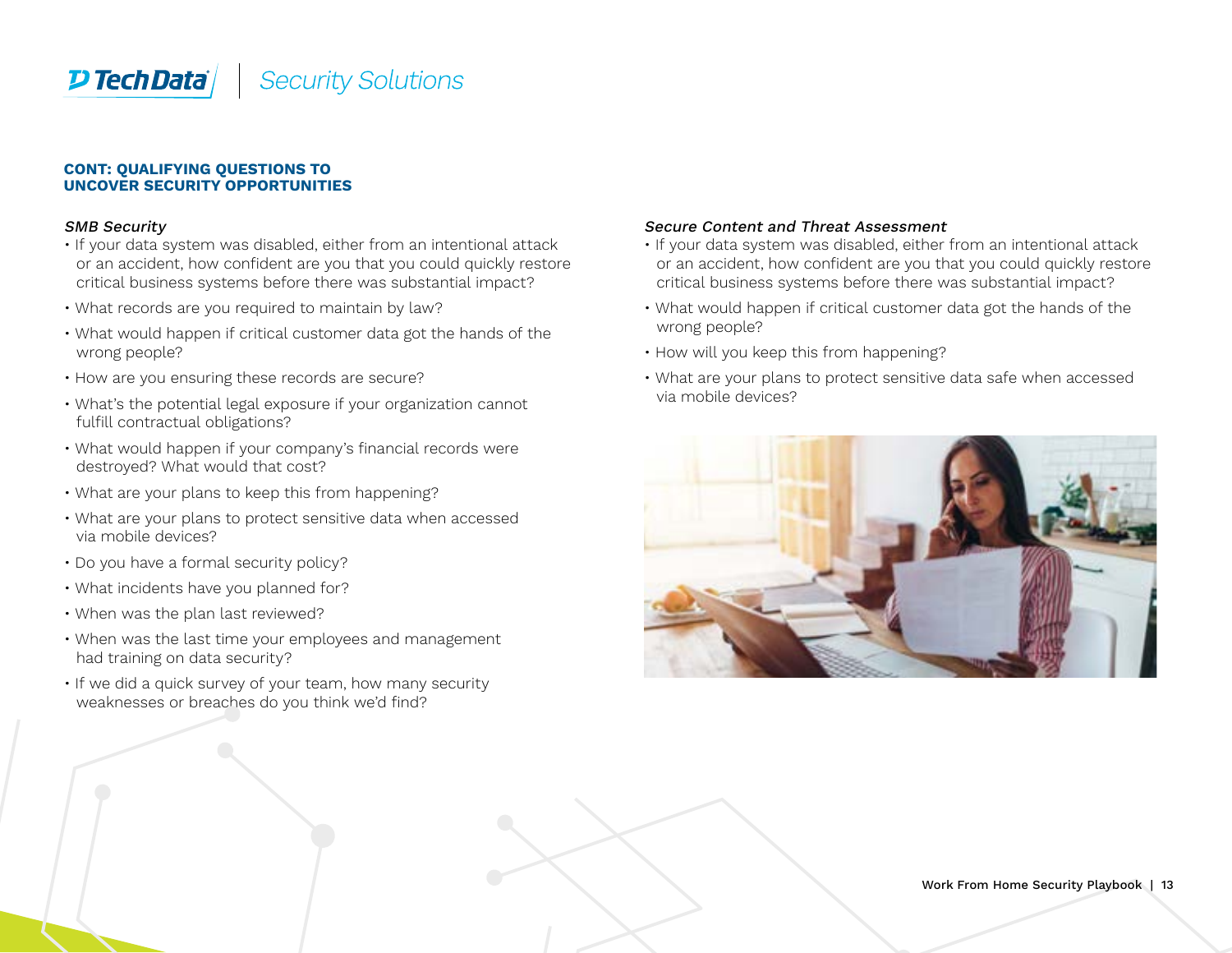### **IDENTIFYING DECISION-MAKERS**

If it's a customer you already have a relationship with, you likely already have access to the decision-making team. If it's a new customer, identify who's impacted when there's a breach or ask who's responsible for the areas below.

#### Identity and Access Management –

Look for a title such as chief information officer (CIO), security officer, legal officer, IT administrator, compliance officer or similar title. Ask who's responsible for data access security.

#### Application and Data Security –

Look for a title such as security officer, legal officer, IT administrator, compliance officer or similar title. It could also be the chief financial officer (CFO).

#### Security Compliance and Vulnerability Assessment and Management –

Look for a title such as chief operating officer (COO), security officer, legal officer, compliance officer or similar title. Ask who's responsible for ensuring compliance with all applicable regulations and mandates.

#### Small- and Medium-Size Business (SMB) Security –

You probably already have access to the SMB decision-maker because of your customer relationships. If not, ask who's responsible for data security.

#### Secure Content and Threat Management –

Look for a title such as CIO, security officer, legal officer, IT administrator, compliance officer or similar title. Ask who's responsible for data security.

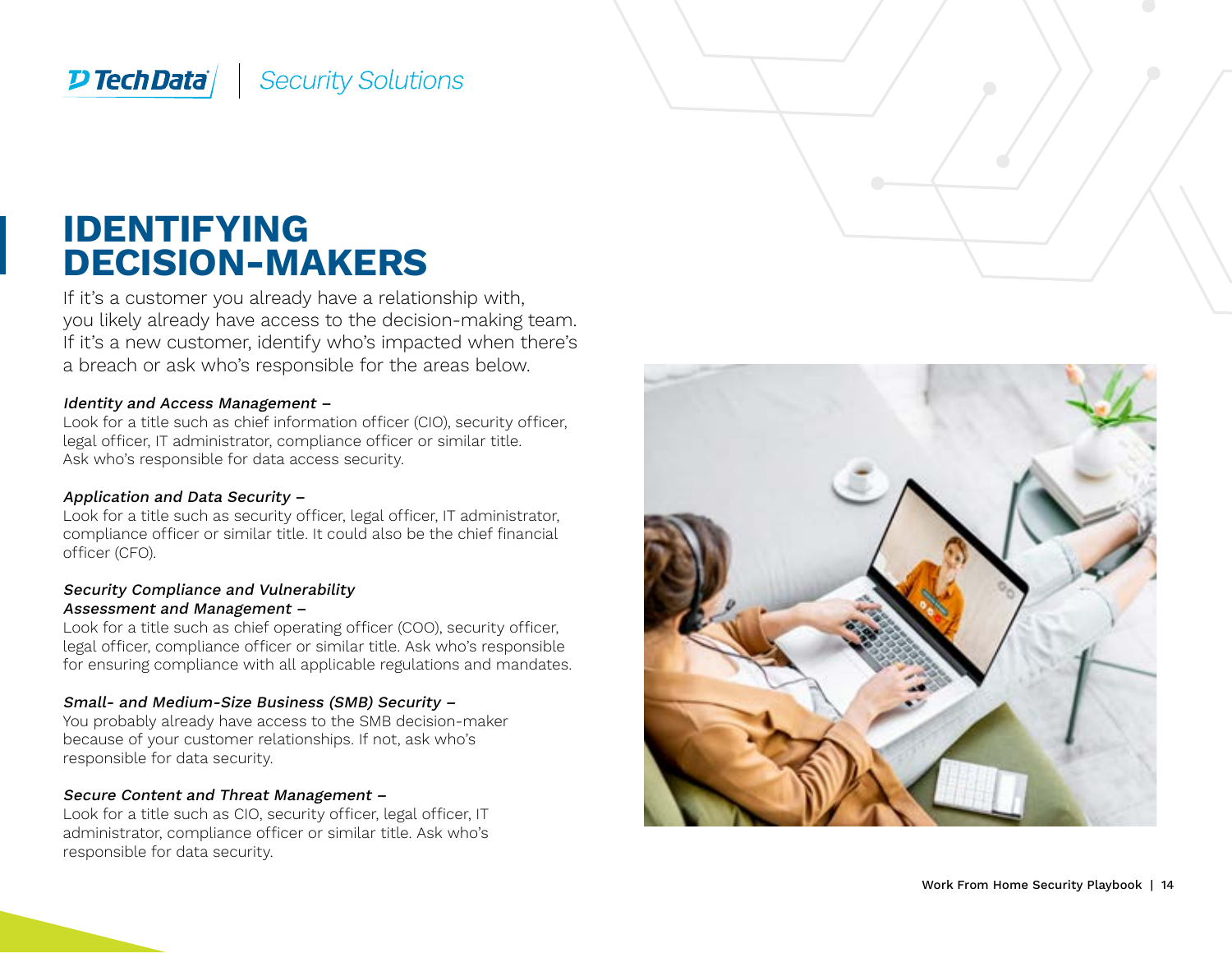#### <span id="page-14-0"></span>**OFFER SOLUTIONS & SERVICES**

### **SOLUTIONS**

Cyberthreats are constantly evolving, so you need a portfolio that provides the latest cybersecurity technologies to help you keep your customers safe.

#### Identity and Access Management (IAM) –

Management combines three elements: Authentication (who you are), authorization (what you can do), and accounting (what you have done). Authentication requires users to prove who they claim to be. MFA requires two steps to prove their identification. Authorization allows or disallows users to access resources, services, and data based on their roles. Accounting measures usage for billing purposes, and also monitors and tracks unauthorized access attempts.

#### Application and Data Security –

For most companies, their greatest asset—after customer loyalty—is their data. Electronic intellectual property is more than 70% of the market value of a typical U.S. company, according to PriceWaterhouseCoopers. It's about protecting the customer's data with appliances, software or managed services.

#### Security Compliance and Vulnerability Assessment and Management –

Make sure your customers comply with mandates for protecting and preserving corporate assets, and minimize their exposure to security risks.

#### SMB Security –

SMBs are under attack and they're a desirable target because:

- They're big enough to be worth stealing from
- They're small enough to not have sophisticated security or data protection
- They don't often have the resources to pursue legal action
- It only takes a single intrusion to compromise everything
- The owner often thinks they're immune to attack and doesn't need to go beyond basic security measures, like antivirus

#### Secure Content and Threat Management –

The bad guys want to crack the company vaults and help themselves to valuable business data and salable customer information. Secure content and threat management is about deploying advanced technologies—intrusion protection systems (IPS), firewalls, and DLP— to protect your customers' data from network-based attacks.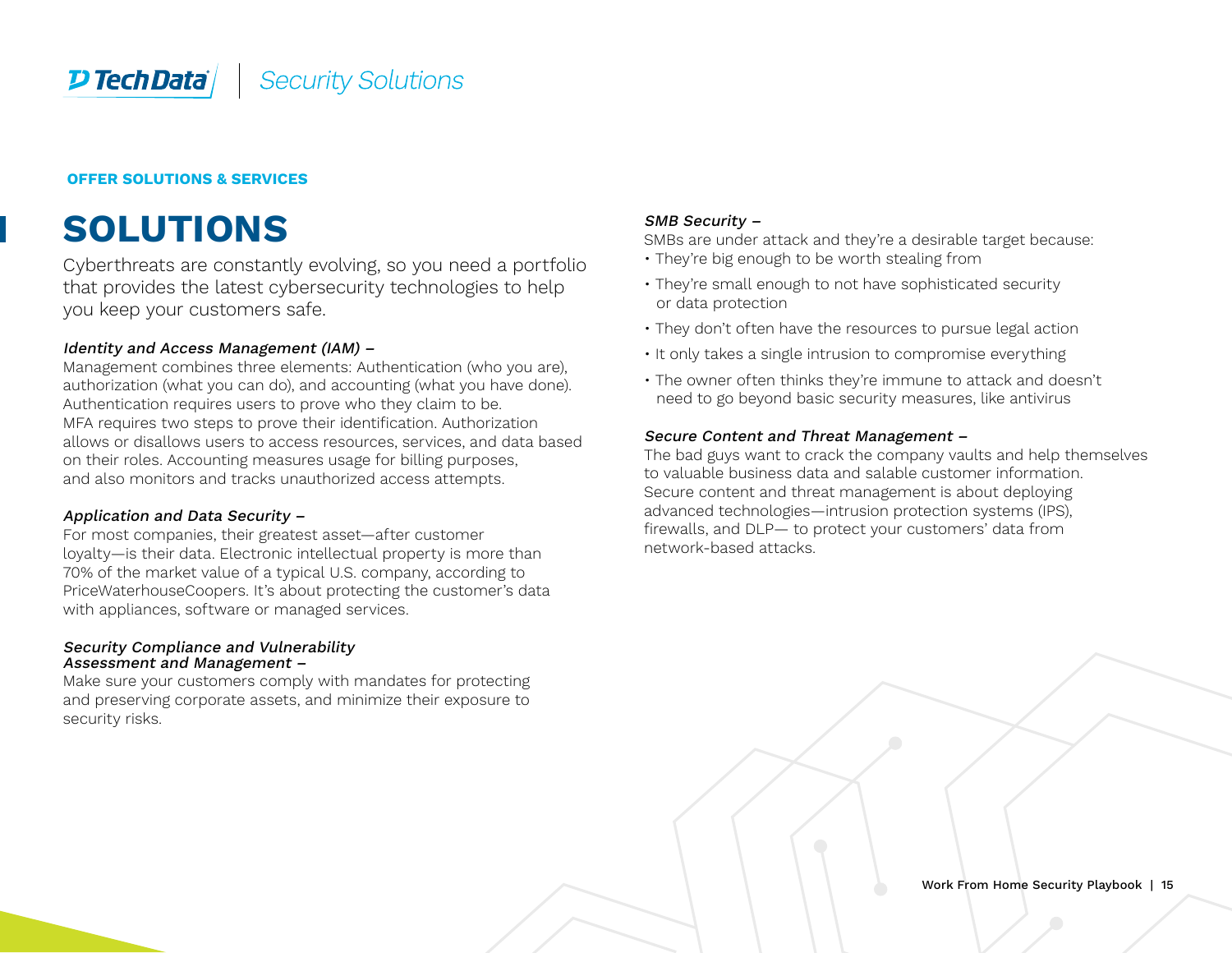#### **Security Solutions PTechData**

### **ENSURE YOUR CUSTOMERS' REMOTE WORKFORCES ARE SECURE**

With the current health crisis continuing to alter our definition of a company's network, it is time for every business to proactively assess their security risks, specifically targeting their remote workforce. Tech Data offers a Remote Home Secure Program, which will assess the cyber risk of a company's remote employees through the following process:

- 1. Review: Tech Data will review the company's security policies, technologies and security practices as it pertains to securing their remote workforce.
- 2. Interview: Remote employees are interviewed to determine the current configuration of their home networks and gauge the understanding, implementation and adherence to company security policies. Tech Data's cybersecurity experts conducting these interviews will locate key security risk areas in a non-invasive way and deliver high-level recommendations to address all identified vulnerabilities.

3. Report: Results are then compiled and delivered as a detailed report that includes an executive summary, identification of major security gaps and how to address the risks found.

4. Recommend: The report also includes a recommended Unified Threat Management solution that protects your customer's remote home office executives. This robust solution, offered as a monthly subscription, provides extra protection against malware and secures sensitive information business executives engage in regularly.

For more information about Tech Data's Remote Home Secure program, contact us at **[securityservices@techdata.com](mailto:securityservices%40techdata.com?subject=).** 

Work From Home Security Playbook | 16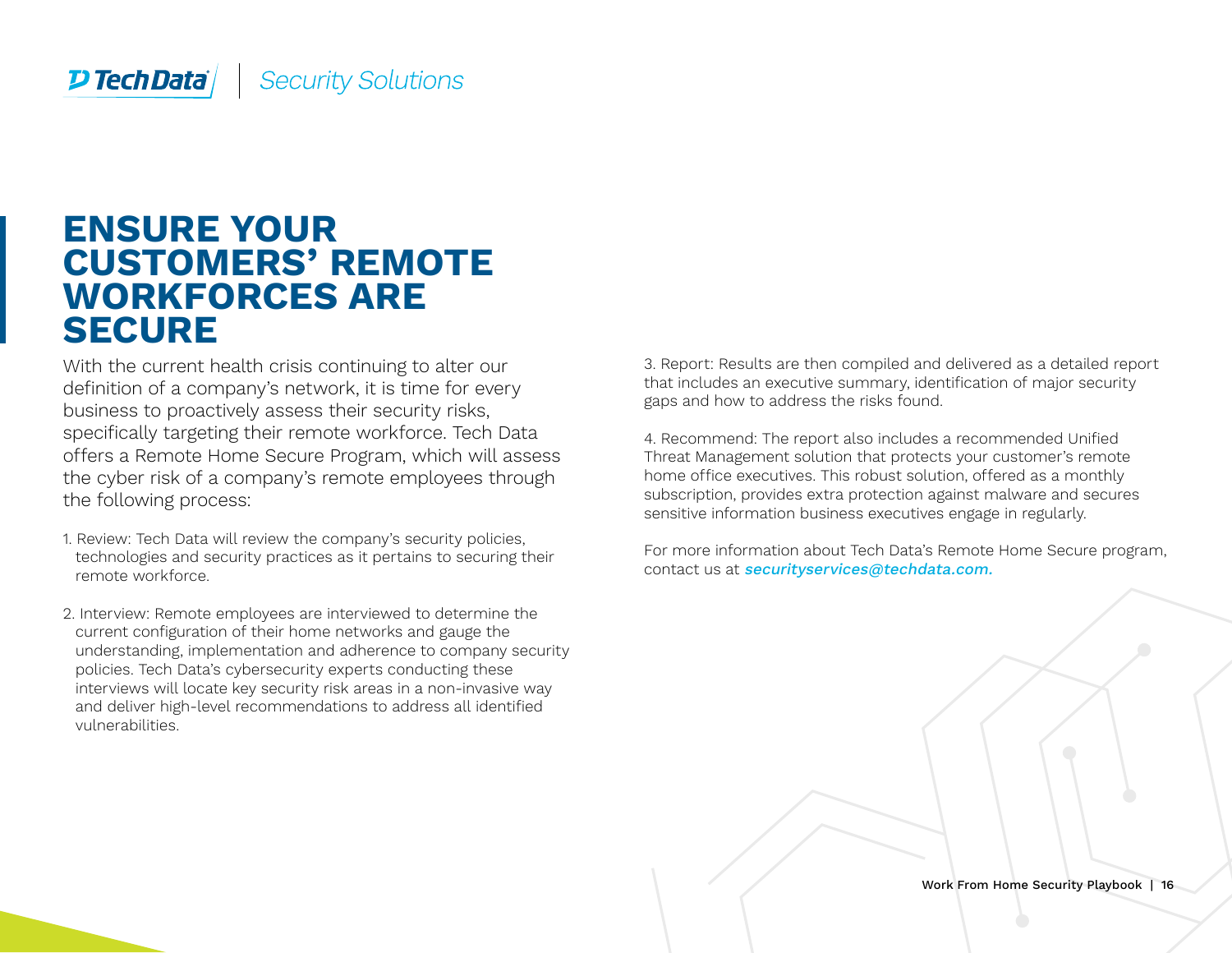### **UNCOVER ADDITIONAL REVENUE OPPORTUNITIES THROUGH SERVICES**

Security threats are changing constantly, and addressing them can be both costly and complex for companies. Leading with services can help you uncover and address your customers' challenges more quickly and efficiently.

#### **ASSESSMENT SERVICES**

Assessment Services evaluate the technical security of a customer's network in the form of vulnerability assessments, penetration testing or security profile assessments. The outcome of these services identifies security weaknesses and exploitable vulnerabilities with objective results and clear recommendations. This not only provides Tech Data's customers with a roadmap to recommend and deliver appropriate security products, but also services that best fit the customer's needs.

#### • Security Profile Assessment:

This complimentary assessment only takes 90 minutes to perform and can reveal ample information on your customer's security practices. It starts with running your customer's system through an evaluation to gather information about their security controls. We'll help you reveal potential flaws in their infrastructure and compile a report for you to give to customers that contains a security scoring, summary of events and customized action plan to improve their security posture. With a 50% closure rate, this assessment alone can create a robust pipeline for you to access while helping your customers.

#### • Vulnerability Assessments:

Vulnerability Assessments are security services that provide a comprehensive view of technical vulnerabilities and common misconfigurations attackers can exploit within a customer's systems. Plus, it's combined with financial data for a full-risk analysis and can provide customers with methods to allocate limited resources efficiently.

#### • Penetration Testing:

If you need a realistic look at your customer's cybersecurity defense posture, try our penetration testing services. With penetration testing, Tech Data can help you demonstrate necessary conditions and methods used to exploit vulnerabilities. Penetration testing also reveals pathways that lead to sensitive data disclosure and proves which exploitable vulnerabilities should be prioritized for remediation.

#### • Additional Assessments:

Outside of our own in-house portfolio, Tech Data also partners with various third-party service providers to provide additional assessment capabilities, including security risk assessments, physical security assessments, physical penetration testing, cloud (POV) and GDPR assessments.

#### **COMPLIANCE SERVICES**

Tech Data can help you in delivering compliance readiness services on behalf of partners. We offer governance, as well as risk and compliance services across many of the industry-wide regulatory companies such as HIPAA, HITRUST, PCI-DSS, NIST 800-171, ISO 270001, NERC-CIP, SOC 1&2, GDPR and many others. Our services provide peace of mind and serve as a compliance advocate from understanding the driving needs: whether that means working with designated third-party auditors or helping certify additional staff as needed during the process.

#### **IMPLEMENTATION SERVICES**

Tech Data offers implementation services, including new installations, integrations, patch services, configurations, as well as staff augmentations across many of the security products.

Ensure your customers have a comprehensive security trategy for their business. Contact us for help today at [securityservices@techdata.com.](mailto:securityservices%40techdata.com?subject=)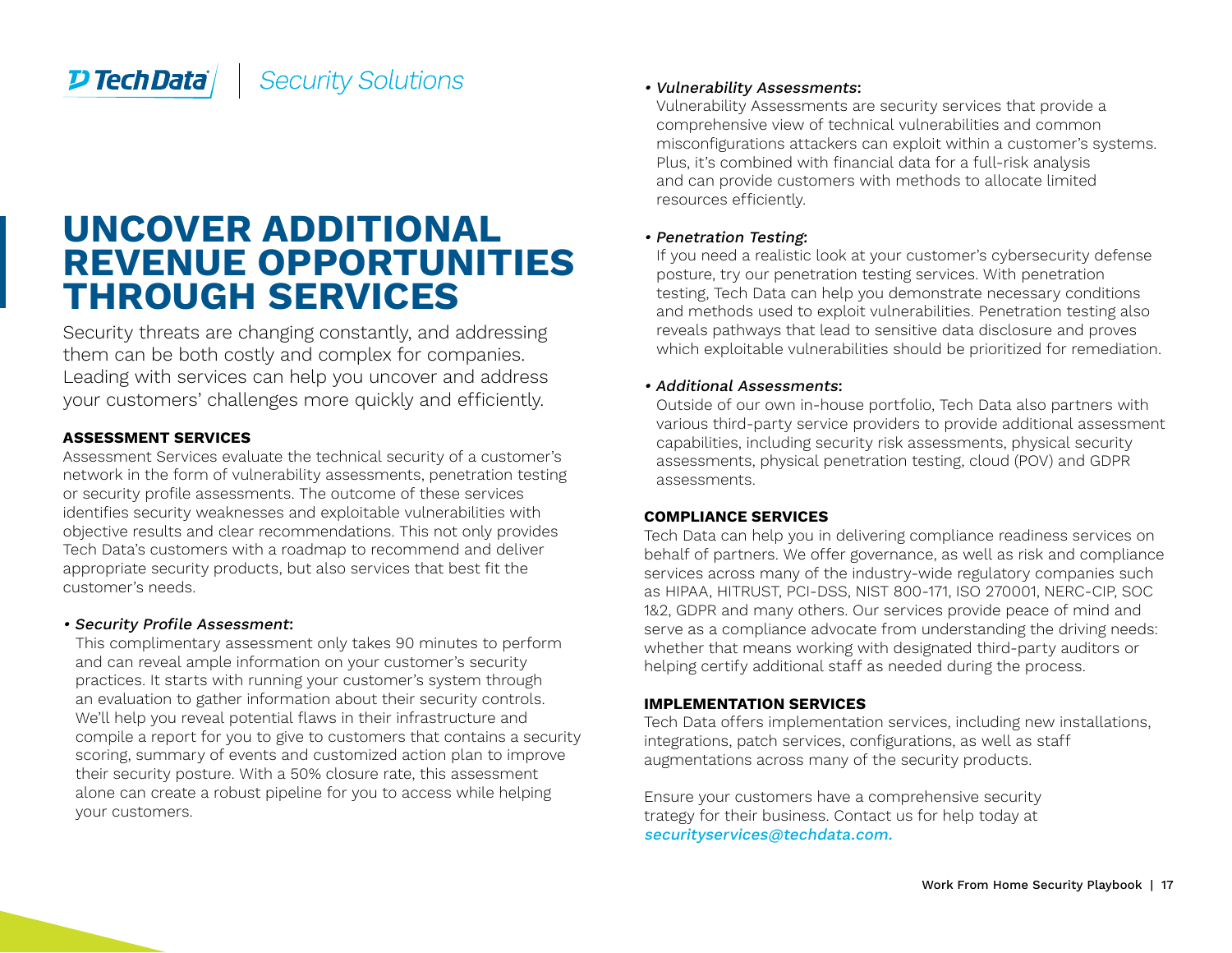<span id="page-17-0"></span>**CLOSE THE DEAL**

### **OUTLINING THE COMPELLING VALUE OF THE SECURITY SOLUTION**

When you choose a security vendor—with help from your Tech Data Sales rep—you'll frequently have access to tools that'll help develop strong value propositions to share with your customers. Couple this with the research you've done by asking qualifying questions, and you'll be able to present a compelling reason for your customers to take action now.

You can calculate what a data breach costs for your customers with the [Ponemon Institute and IBM Data](https://databreachcalculator.mybluemix.net/)  [Breach Risk Calculator.](https://databreachcalculator.mybluemix.net/) You can also get current comparisons with others in the industry to benchmark data risk costs from this resource.

#### **MANAGING OBJECTIONS**

You'll probably encounter objections when speaking with your customers about security solutions. Here are the most common ones and some suggestions on how to manage them:

#### "Our systems are already secure."

Great! But what happens when there's an issue? How quickly can you protect your systems and data? Let me take a look at your systems to look for gaps. If we find anything, it'll save you the cost and embarrassment of an attack. If we don't, you can say you're just being cautious and exercising reasonable care.

#### "We're in compliance."

I'm sure you are! There are all of these new mandates and sometimes it's a challenge to keep up with them. Do you have a third party that audits your plans? I'm happy to look at your systems and see if there are any gaps. If we find anything, it'll save you the cost and embarrassment of non-compliance. If we don't, you can say you're just being cautious and getting a second opinion.

#### "We don't have the money."

I get that. What have you budgeted for a data breach? What are you doing to ensure that conduct and protect your critical assets? Let's take a look to see what it would cost if someone accessed information they weren't supposed to and what it would be worth to prevent that from happening.

#### "We're going to look at that in the future."

Great idea! How do you plan to protect access to your data between now and then? Let me at least put together an interim plan to keep you protected until you can put together a full solution.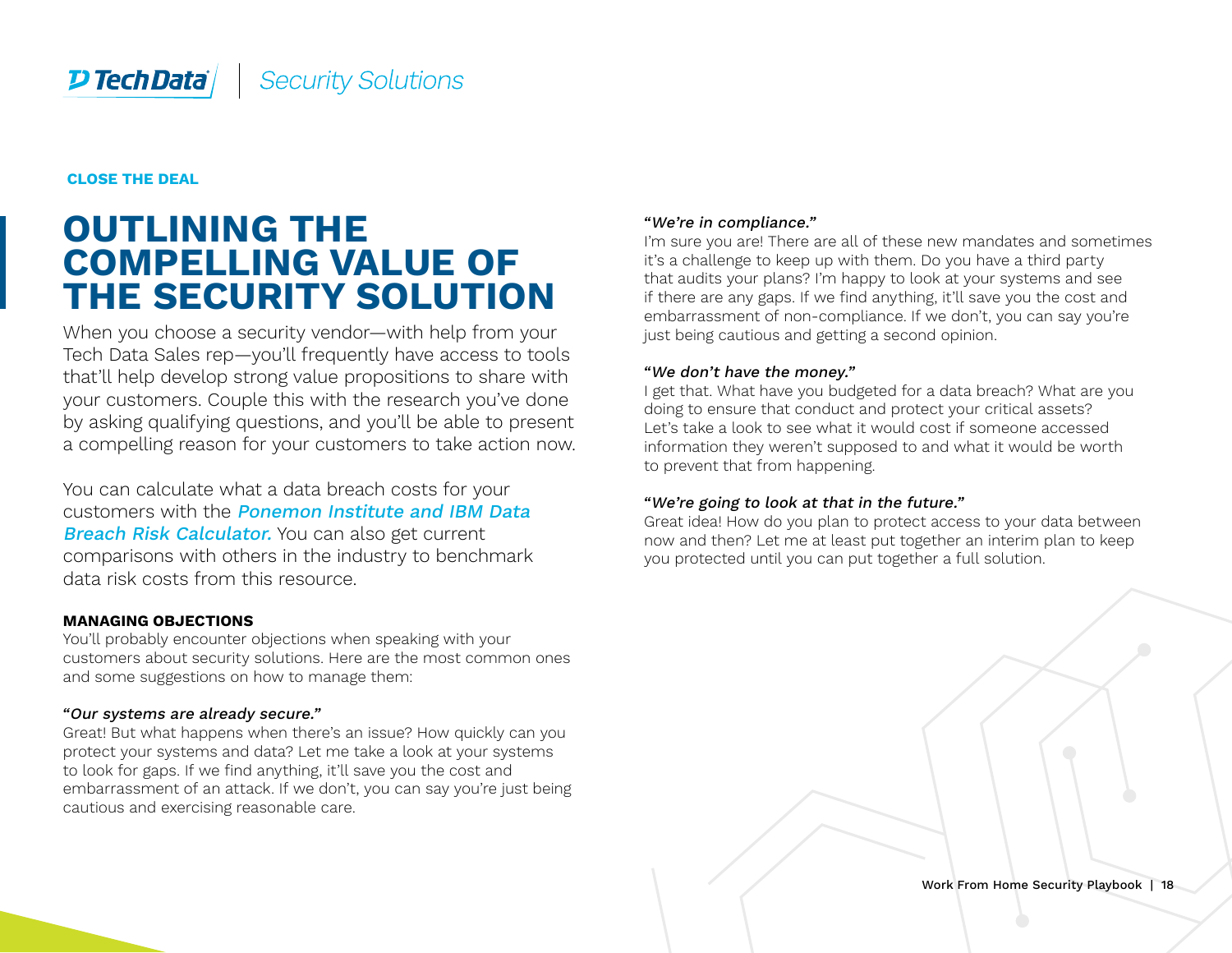### **CLOSING THE DEAL**

Security solutions offer cost reductions due to efficiency (performance improvements) and insurance (loss mitigation). Using the solution's total cost of ownership (TCO) or return on investment (ROI) calculator, determine the value of the proposed security solution and the monthly savings. For example, if you're calculating TCO, divide the solution value by 36 (three-year estimate) or 60 (five-year estimate). Use the resulting monthly savings to show the value of making a decision now rather than later.

For example, if the security solution you're recommending saves them \$30,000 a month, every month they delay the decision means they write an unnecessary check for \$30,000.

Also, align with their internal deadlines. If the chief executive officer (CEO) has promised that a security solution will be implemented in the next six months, use this information to your advantage. Any time you can link your proposal to meeting internal deadlines, you'll speed the deal.

Some security projects require more executive involvement than others. Consider working with the executive team to identify execution plans and externally driven deadlines.

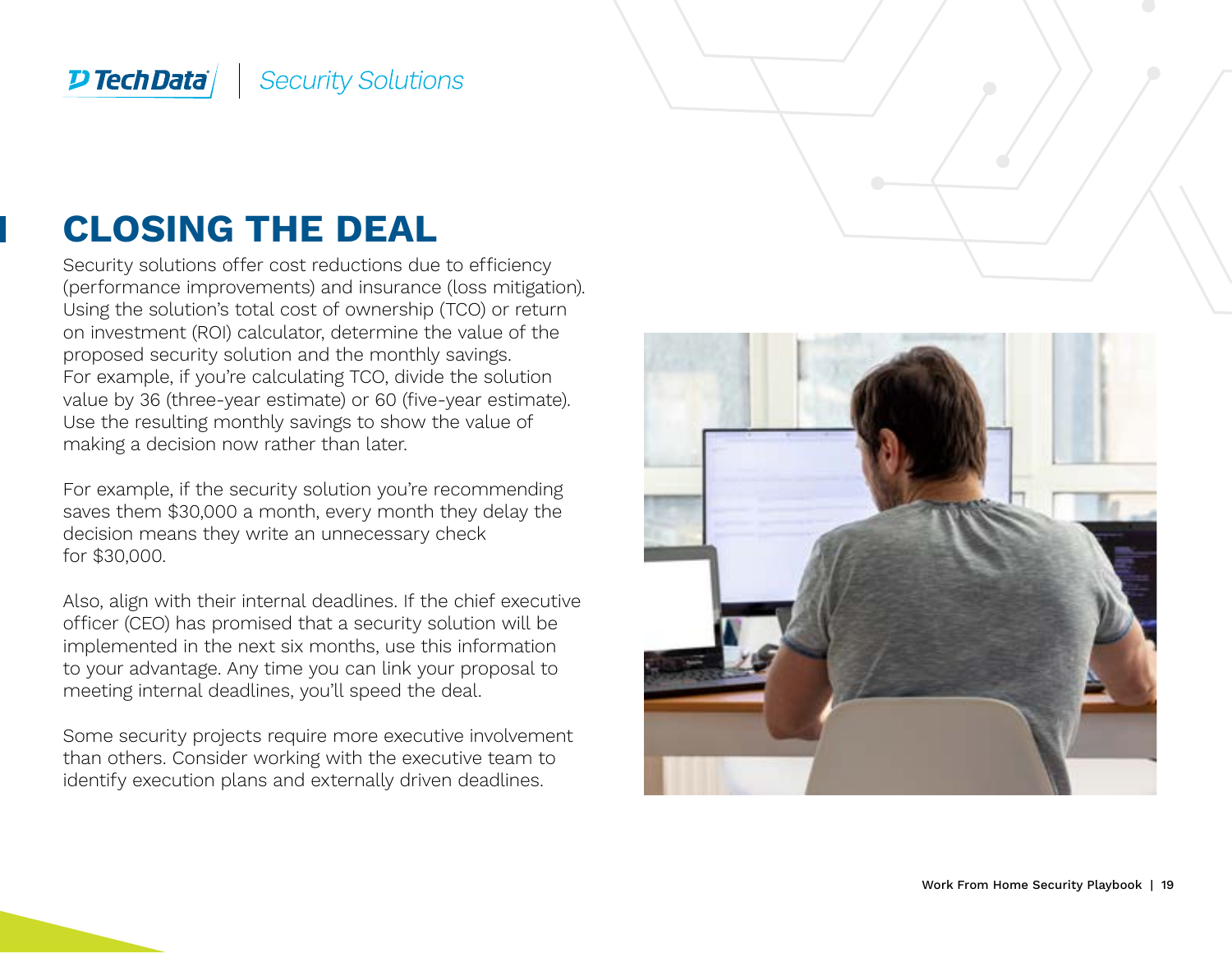#### <span id="page-19-0"></span>**SHARE TIPS & TOOLS**

### **WORK-FROM-HOME SECURITY BEST PRACTICES**

#### • Increase Security Awareness Training –

Emphasize user education and training, not overly restrictive measures.

#### • Lock Your Doors –

Make physical security as important as data security by keeping devices safely behind locked doors.

• Block the Sight Lines –

Keep those in public places from prying by blocking their view of your screen.

- Create a Comfortable Workspace Seek out comfortable seating and reduce eye strain with good lighting.
- Always Secure Your Hardware When Traveling -

Keep devices with you at all times, even when it might be easier to stow them in the trunk or entrust them to someone else.

• Configure Wi-Fi Encryption –

Configure your network connection correctly by ensuring it requires a password for anyone connecting to it.

• Avoid Using Public Wi-Fi Connections –

Avoid public Wi-Fi and use a personal hotspot from a dedicated device or your phone.

• Avoid Using Random USB Drives –

Avoid using USB drives if you don't know where they came from or where they've been.

• Use a USB Data Blocker When Charging Company Devices at Public Charging Stations –

Protect devices with a USB data blocker to prevent data exchange and guard against malware from unknown USB ports.

- Change Your Default Router Login and Password Change the login and password required to enter the router settings from the default (usually "admin").
- Screensaver and Password Lockout Policy –

Lock your screen whenever you leave your device to keep prying eyes away and innocent parties from accidentally pressing "send."

- Use Company Provided Means of Communication Use the company-provided email, messaging, and other communications systems, and keep from using tools that IT doesn't support.
- Update Programs and Operating Systems Regularly update and patch software and automate updates

for remote employees.

• Use an Endpoint Security Solution –

Remotely deploy endpoint protection and centrally configure, manage, and monitor all endpoints (include a strong anti-exploit component to shield unpatched programs and legacy systems).

• Encrypt Local Data and Remote Communications –

Encrypt hard drives to protect any data stored locally, as well as data attached to an email, and set devices to have all stored data encrypted in case of theft.

• Keep Work Data on Company Systems –

Avoid using personal devices for work and downloading or synching files or emails to a personal device.

- Establish a Physical Device Separation Between Work and Personal Hardware (computers, tablets, phones, etc.) – Avoid using personal devices for work, even if it's tempting to do so.
- Use Good Password Hygiene –

Require employees to use strong passwords and ask that they password-protect their phones, in case of device theft or loss, or to make them harder to hack.

#### • Track Your Work Progress –

Stay transparent by being available during normal business hours and reporting on tasks you're working on.

• Stay Vigilant –

Carefully read and respond to messages to ensure they're legitimate, and confirm suspicious requests and senders by calling the sender.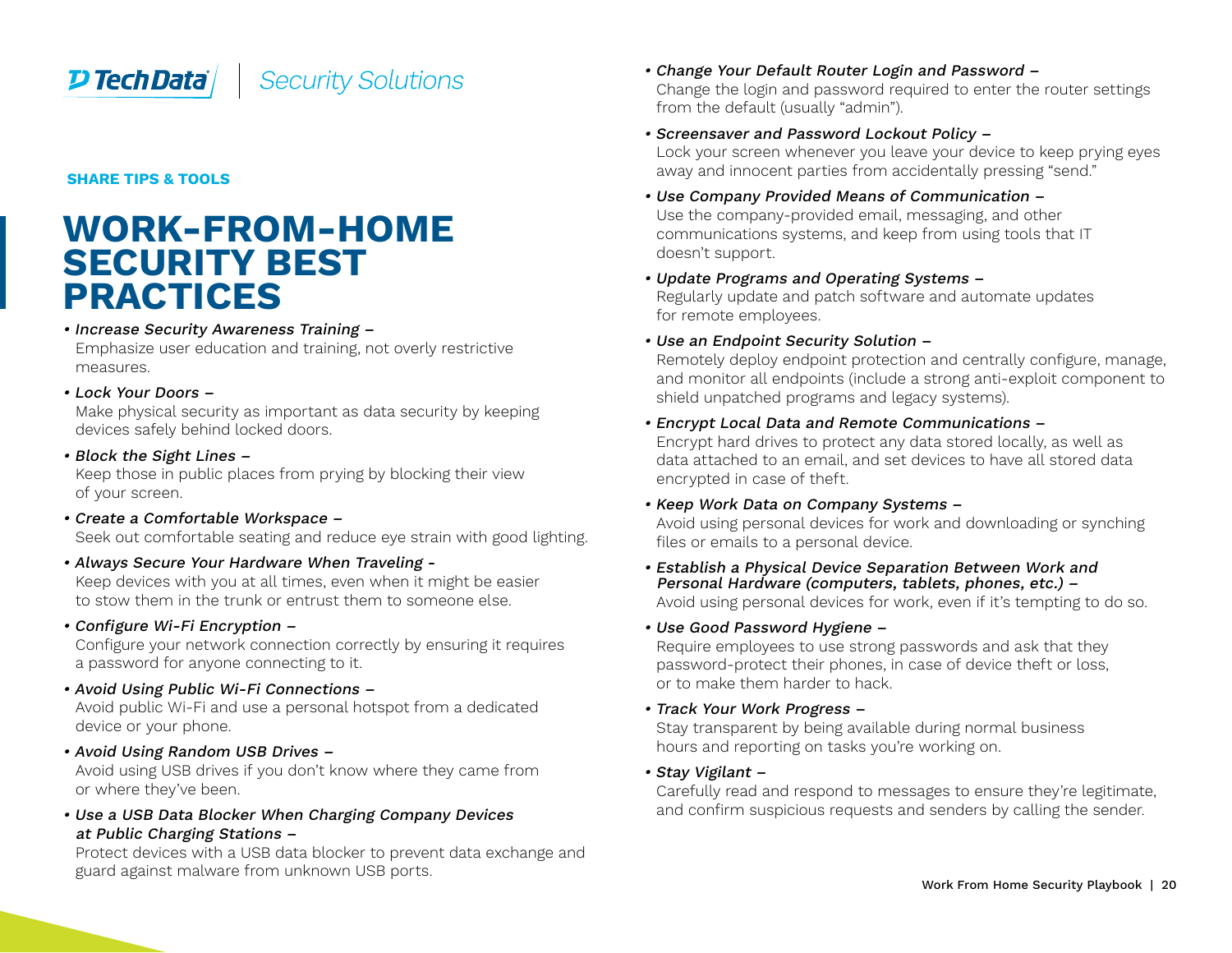### **TIPS FOR LEADING WORK-FROM-HOME TEAMS**

Many of you have settled into working from home, or at least have your new routine defined. Here are some tips for leading remote teams:

#### • Regularly Communicate With Your Teams –

Have daily one-on-ones. Whether you use Webex, Skype or Zoom, make sure you turn on the video camera and see your team. It can create that motivation needed to tackle the day.

#### • Put the Focus on Outcomes, Not Activities or Hours –

With teams spread out across locations, it's not possible to manage every aspect of their work. Stick to outcomes and measure their performance accordingly.

#### • Add a Little Fun –

Experiment with fun games during meetings like "crazy hat day," "guilty-pleasure/comfort food day" and "t-shirt you should have thrown away 10 years ago day." Whatever you do, do it often and make it real.

#### • Ask How People Are Doing –

Let them talk about their challenges, if they need to. It'll relieve stress and keep everyone focused on the tasks at hand.

#### • Be Flexible –

Some team members are new to remote work and thrust into homeschooling kids, juggling work demands and trying to find a work/life balance. A little flexibility goes a long way.

#### • Hold Virtual Events –

Getting together over lunch can be a great way to ease the stress of isolation that some team members may be experiencing. Gathering over lunch, enjoying happy hour and celebrating birthdays should all be encouraged. You can even surprise employees by arranging to have lunch delivered to them!

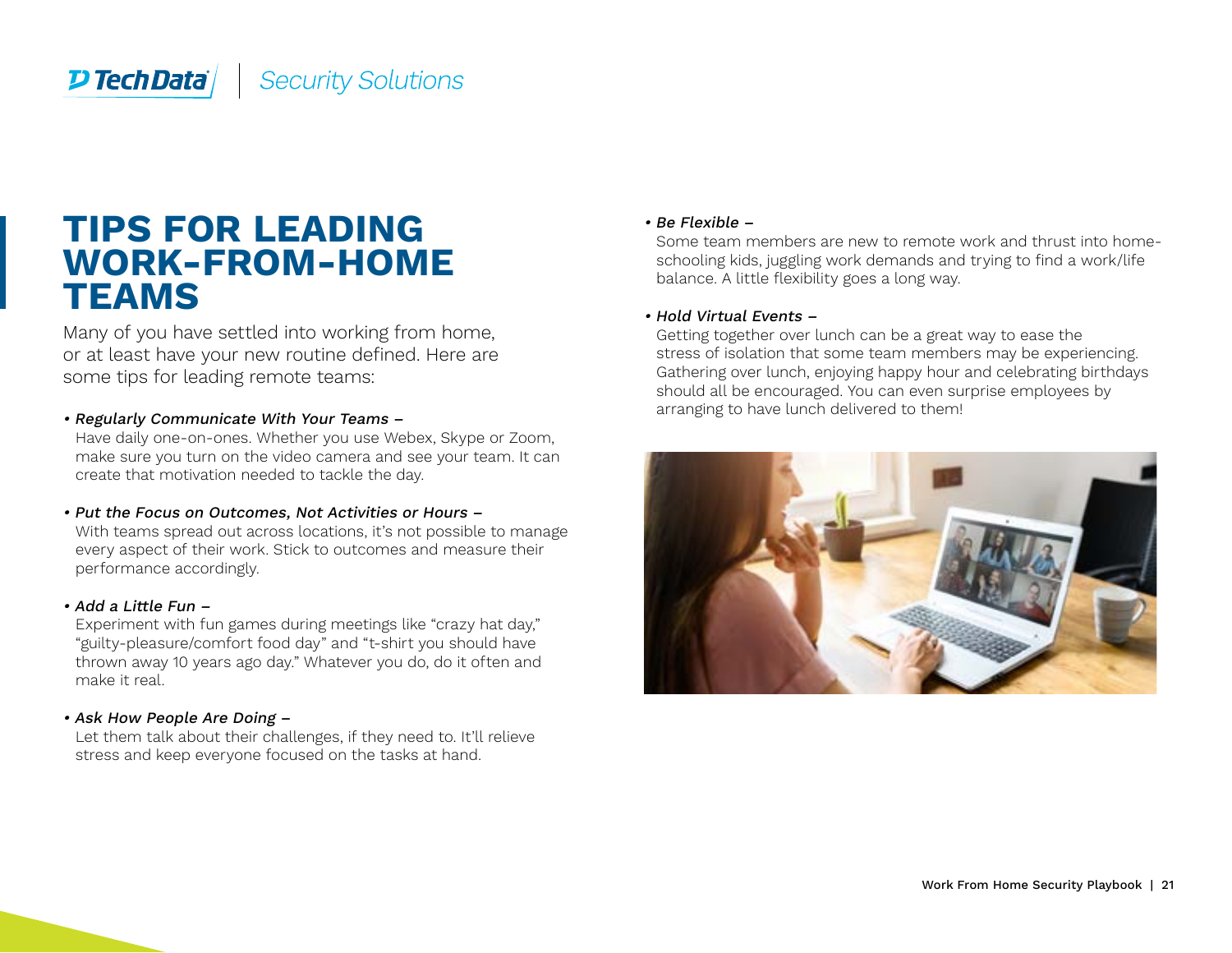Cybersecurity will continue to be in high demand, so we're here to be your trusted advisor and help your customers avoid business disruption by providing the best and latest security technology and expertise.

For more information on how Tech Data can help your customers return to work and strengthen their remote workforce, please contact us at:

securityservices@techdata.com or visit [techdata.com/security](https://www.techdata.com/techsolutions/security/)